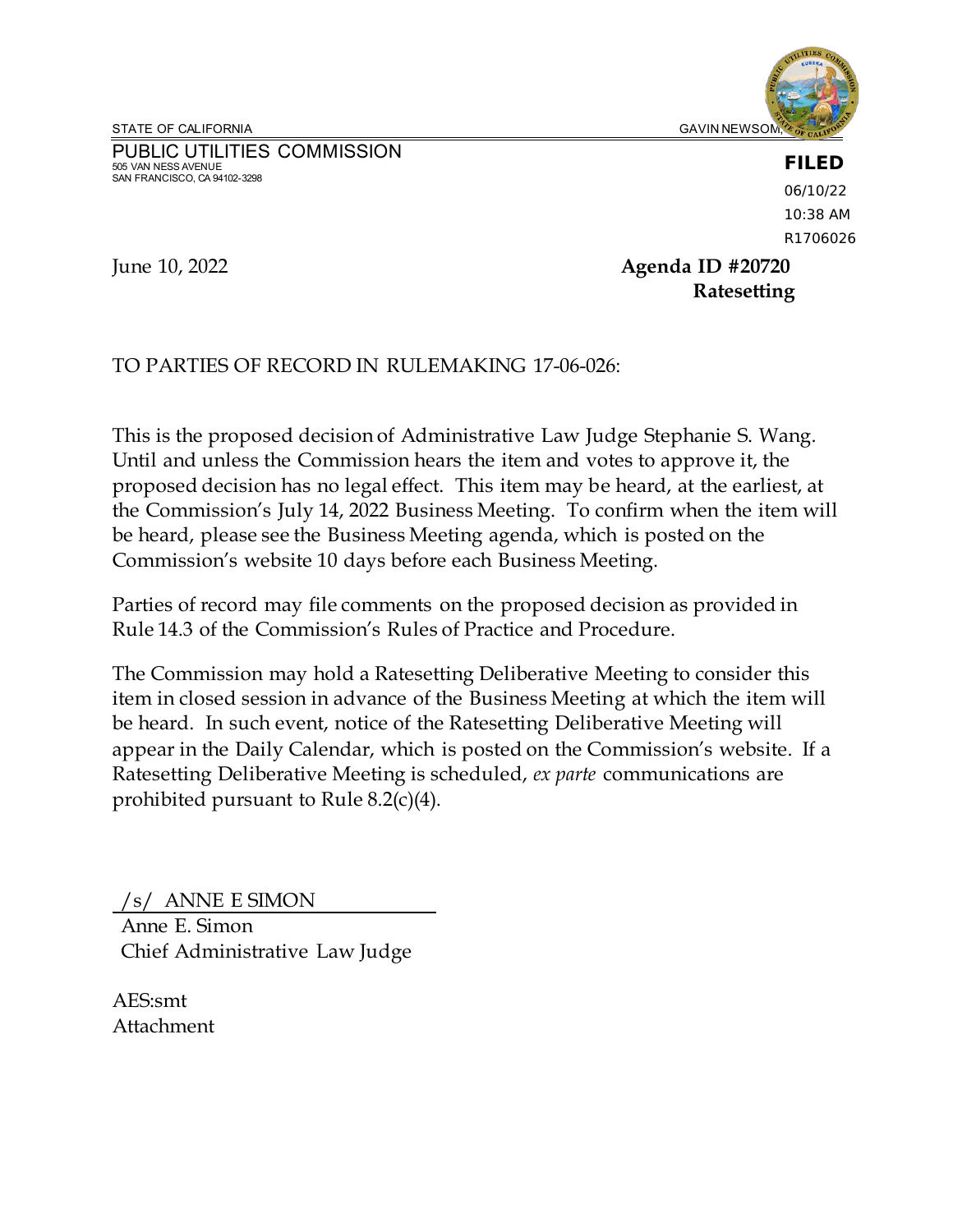# ALJ/SW9/smt **PROPOSED DECISION Agenda ID #20720**

# Decision **PROPOSED DECISION OF ALJ WANG (Mailed 6/10/2022)**

## **BEFORE THE PUBLIC UTILITIES COMMISSION OF THE STATE OF CALIFORNIA**

Order Instituting Rulemaking to Review, Revise, and Consider Alternatives to the Power Charge Indifference Adjustment.

Rulemaking 17-06-026

# <span id="page-1-0"></span>**DECISION RESOLVING PHASE 2 ISSUES RELATED TO DATA ACCESS AND VOLUNTARY ALLOCATIONS IN MARKET PRICE BENCHMARK CALCULATIONS**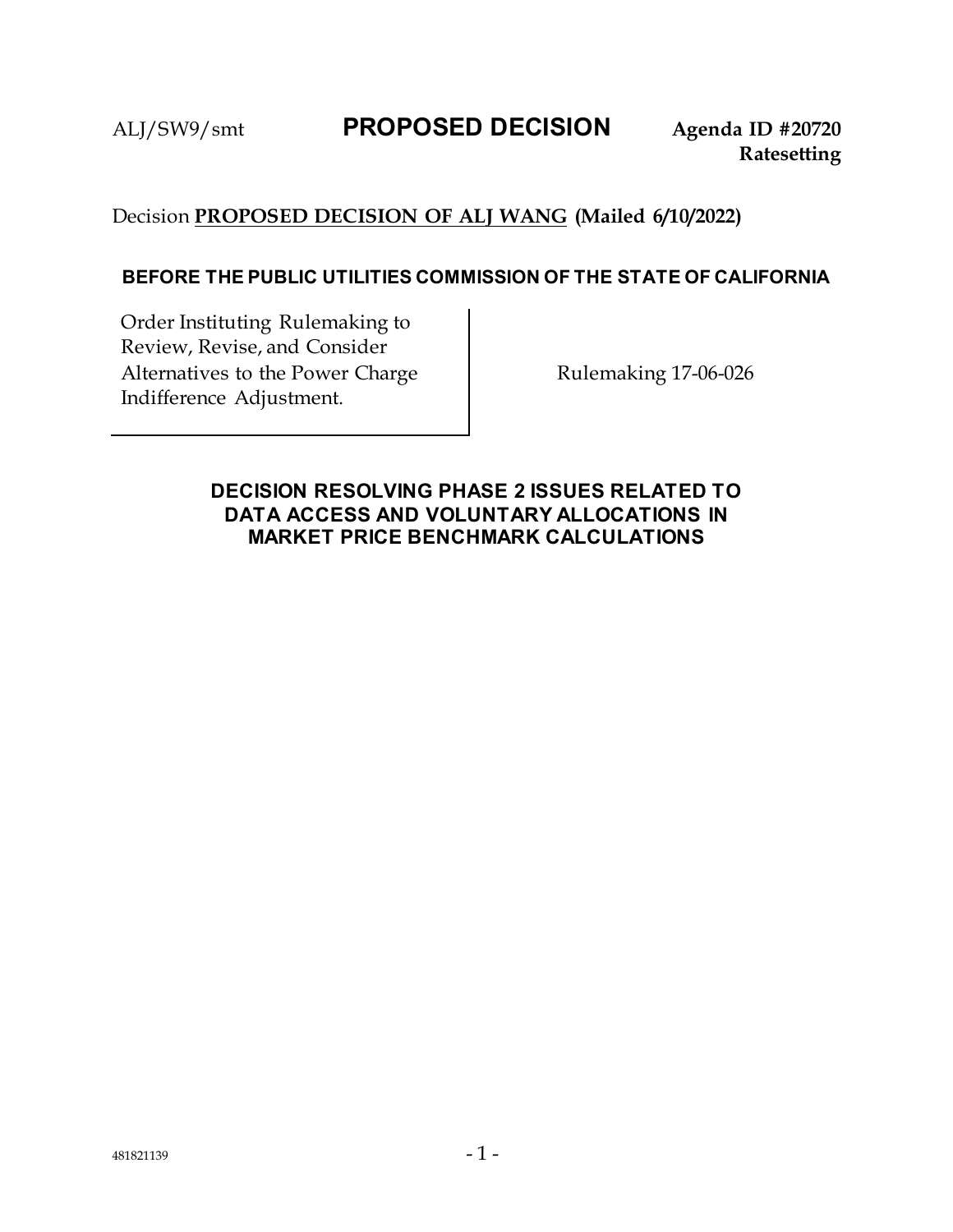# **TABLE OF CONTENTS**

| Title |                                                                                                                 | Page |
|-------|-----------------------------------------------------------------------------------------------------------------|------|
|       | DECISION RESOLVING PHASE 2 ISSUES RELATED TO DATA ACCESS AND<br>VOLUNTARY ALLOCATIONS IN MARKET PRICE BENCHMARK |      |
|       |                                                                                                                 |      |
|       |                                                                                                                 |      |
| 1.    |                                                                                                                 |      |
|       |                                                                                                                 |      |
| 3.    |                                                                                                                 |      |
|       |                                                                                                                 |      |
|       | 3.2. Is the Proposed Data Access Necessary to Advance a Public Interest?  8                                     |      |
|       | 3.3. What are the Risks of the Data Access Proposal, and How Can These Risks Be                                 |      |
|       | Mitigated?.                                                                                                     |      |
| 4.    | Whether to Exclude Voluntary Allocations from RPS Market Price                                                  |      |
|       |                                                                                                                 |      |
| 5.    |                                                                                                                 |      |
| 6.    |                                                                                                                 |      |
|       |                                                                                                                 |      |
|       |                                                                                                                 | .19  |
|       |                                                                                                                 |      |
|       |                                                                                                                 |      |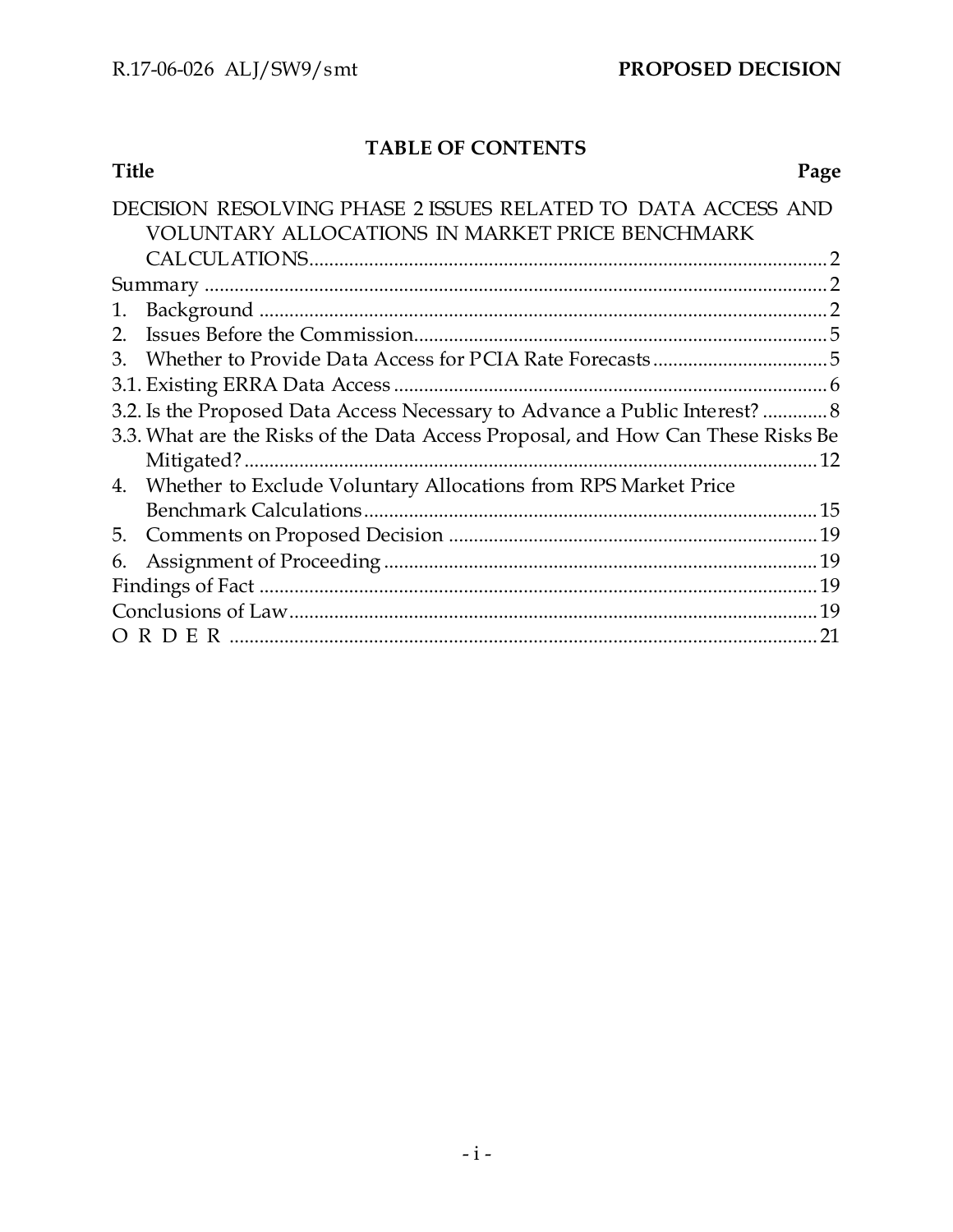# **DECISION RESOLVING PHASE 2 ISSUES RELATED TO DATA ACCESS AND VOLUNTARY ALLOCATIONS IN MARKET PRICE BENCHMARK CALCULATIONS**

### <span id="page-3-0"></span>**Summary**

This decision establishes a standard process for reviewing representatives of community choice aggregators to (i) access confidential Energy Resource Recovery Account data for the purpose of developing Power Charge Indifference Adjustment forecasts and (ii) disclose non-confidential analyses of Power Charge Indifference Adjustment forecasts to community choice aggregators. This decision also confirms that the Commission's staff should exclude Voluntary Allocations from calculations of the Renewable Portfolio Standard Market Price Benchmark.

This proceeding remains open to consider additional Phase 2 issues, including: (a) whether greenhouse gas-free resources are under-valued in the PCIA, and if so, whether to adopt an adder or allocation mechanism, (b) whether to adopt a new method to include long-term fixed-price transactions in calculating the Renewables Portfolio Standard adder, and (c) whether to modify the calculation of the PCIA energy index market price benchmark.

# <span id="page-3-1"></span>**1. Background**

The California Public Utilities Commission (Commission) opened Rulemaking (R.) 17-06-026 on June 26, 2017 to review, revise and consider alternatives to the Power Charge Indifference Adjustment (PCIA). The Commission adopted the PCIA to ensure that when electric customers of an investor-owned utility (IOU or utility) depart from IOU service and receive their electricity from a non-IOU provider, those customers remain responsible for costs previously incurred on their behalf by the IOUs.

 $-2-$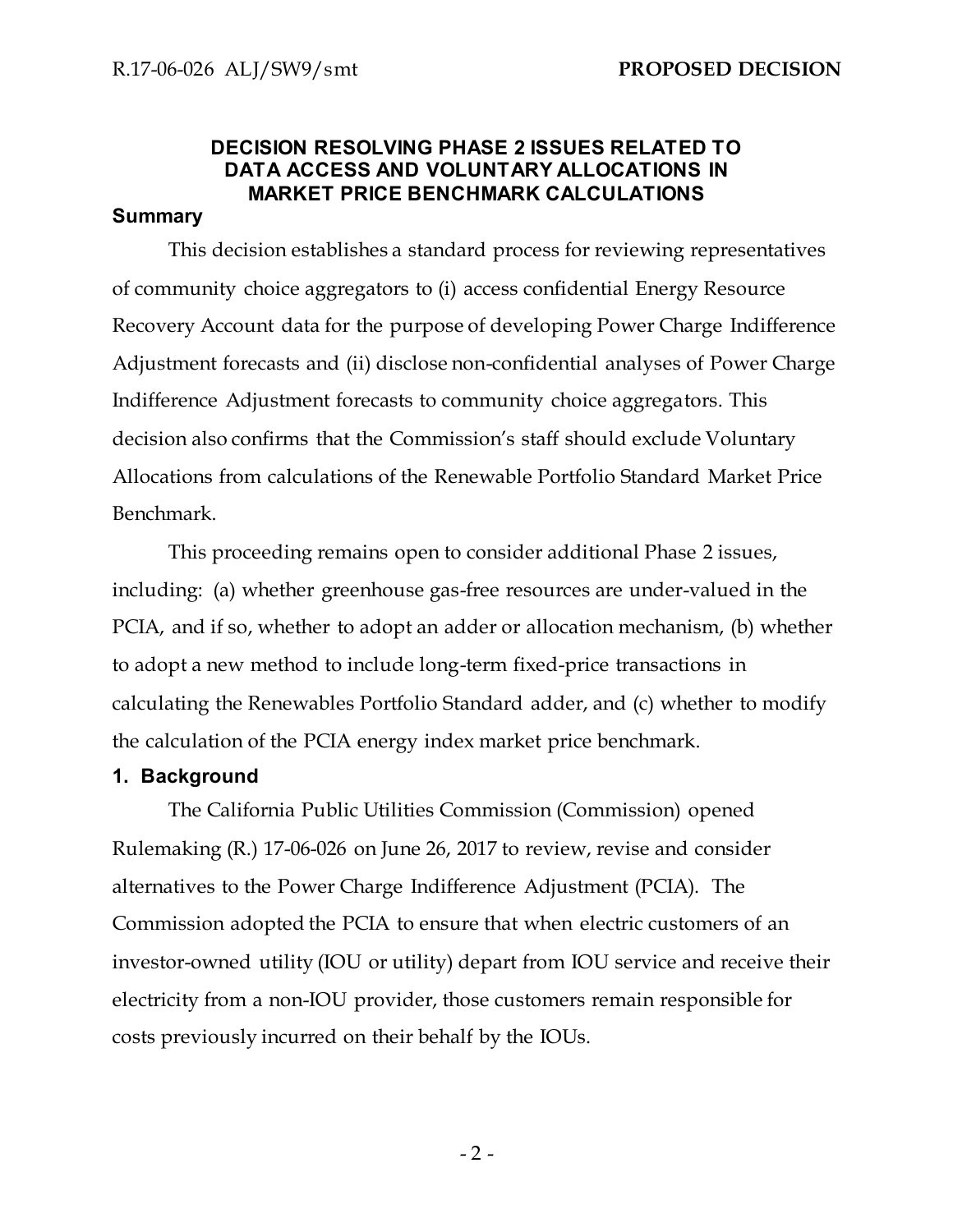In Phase 1 of this proceeding, the Commission considered issues regarding exemptions from the PCIA for customers who participate in the California Alternate Rates for Energy program or are served by Medical Baseline rates. The Commission resolved these issues in Decision (D.) 18-07-009 and D.18-09-013. The Commission also examined the PCIA methodology and considered alternatives to that mechanism in Phase 1. In D.18-10-019, the Commission resolved those issues, implemented an annual 0.5 cent/Kilowatt-hour (kWh) cap on PCIA rate increases (PCIA Cap), and opened a second phase of this proceeding.

On December 19, 2018, the Commission held a prehearing conference to discuss the scope and schedule of Phase 2. On February 1, 2019, the assigned Commissioner issued a Scoping Memo and Ruling (2019 Scoping Memo) with three categories of issues: benchmarking, pre-payment and portfolio optimization. The Commission resolved these three categories of issues in D.19-10-001, D.20-03-019, D.20-08-004 and D.21-05-030.

In D.19-10-001, the Commission directed the Commission's staff to propose a new method to include long-term fixed-price transactions in calculating the RPS Adder for consideration in this proceeding.

On December 16, 2020, the assigned Commissioner issued an Amended Scoping Memo and Ruling (2020 Scoping Memo) to add issues to the scope of Phase 2 of this proceeding. California Community Choice Association (CalCCA), the Public Advocates Office of the Commission (Cal Advocates), The Utility Reform Network (TURN), Southern California Edison Company (SCE), Pacific Gas and Electric Company (PG&E), San Diego Gas & Electric Company (SDG&E), Coalition of California Utility Employees (CUE), and Alliance for Retail Energy Markets (AReM)/Direct Access Customer Coalition (DACC) filed

- 3 -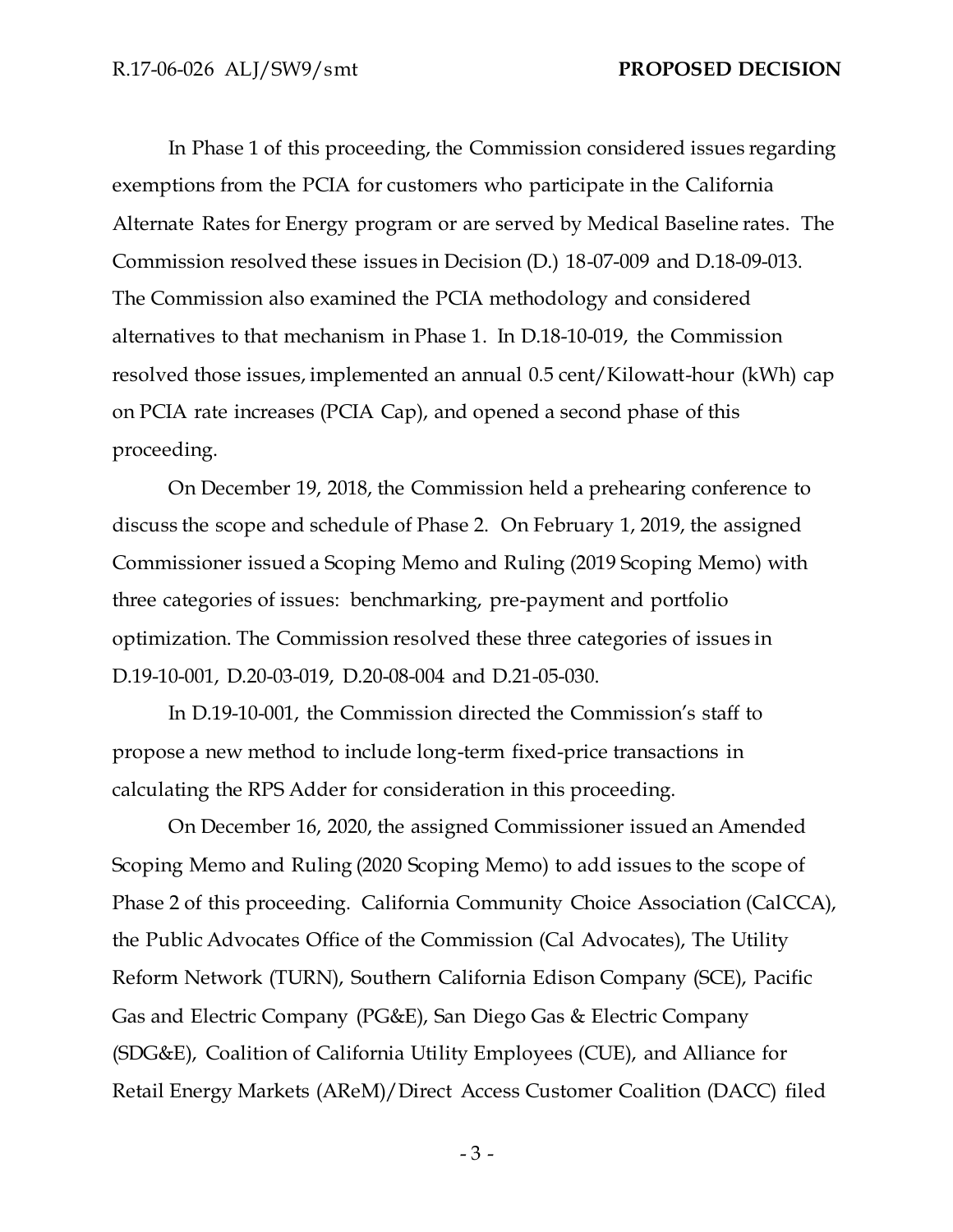opening comments on the 2020 Scoping Memo on January 22, 2021. CalCCA, AReM/DACC, SDG&E, SCE, PG&E, and CalCCA filed reply comments on February 9, 2021. Parties also filed comments in response to Phase 2 rulings issued by the assigned Administrative Law Judge (ALJ) on May 20, 2021 and August 25, 2021.

In D.21-05-030, the Commission authorized new Voluntary Allocation, Market Offer, and Request for Information processes for Renewable Portfolio Standard contracts subject to the PCIA and added a new issue to Phase 2 (whether greenhouse gas (GHG) -free resources are under-valued in the PCIA and if so, whether to adopt a GHG-free adder or allocation mechanism).

In the 2020 Scoping Memo, we asked whether the Commission should consider any other changes necessary to ensure efficient implementation of PCIA issues within Energy Resource Recovery Account (ERRA) proceedings. Parties raised numerous proposals in response to this question in comments on the 2020 Scoping Memo. In D.22-01-023, the Commission addressed the proposals most likely to improve the efficiency of implementation of PCIA issues in ERRA proceedings, including three data access proposals by CalCCA. However, the Commission determined that additional information would be necessary to decide whether to adopt CalCCA's proposal to require utilities to provide access to confidential data for the purpose of creating PCIA rate forecasts.

On April 18, 2022, the assigned ALJ issued a ruling to request comments on a staff implementation plan to exclude Voluntary Allocation transactions from Renewable Portfolio Standard market price benchmark calculations.

- 4 -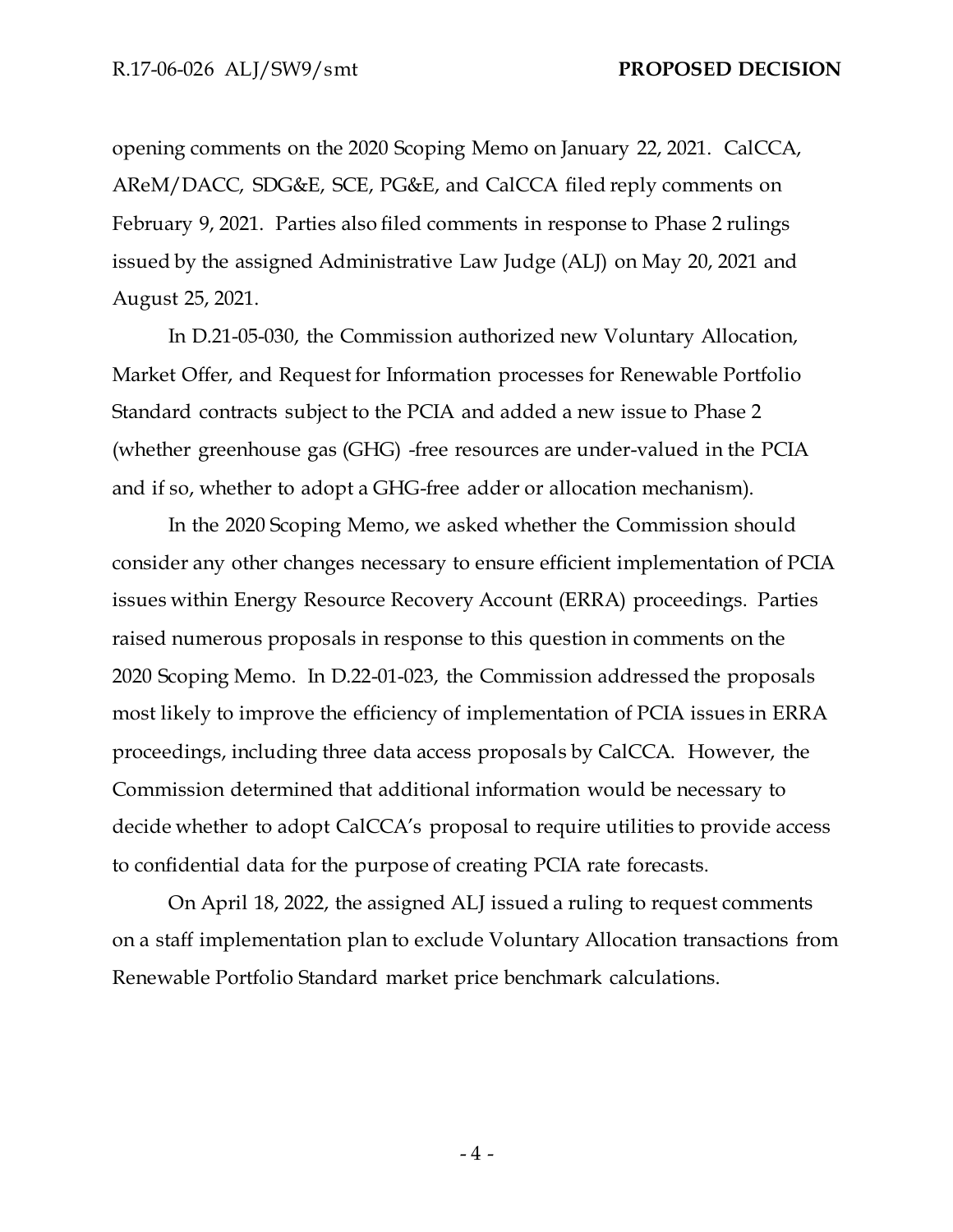# <span id="page-6-0"></span>**2. Issues Before the Commission**

We now consider the following Phase 2 issues:

- (a) Whether to require utilities to provide Community Choice Aggregators (CCAs) and Electric Service Providers (ESPs) access to confidential data for the purpose of creating PCIA rate forecasts, and if so, how to provide data access; and
- (b) Whether to exclude Voluntary Allocation transactions from Renewable Portfolio Standard market price benchmark calculations.

We will address the following remaining Phase 2 issues in one or more

subsequent decisions:

- (i) Whether greenhouse gas-free resources are under-valued in the PCIA, and if so, whether to adopt an adder or allocation mechanism;
- (ii) Whether to adopt a new method to include long-term fixed-price transactions in calculating the Renewables Portfolio Standard adder; and
- (iii) Whether to modify the calculation of the PCIA energy index market price benchmark.

# <span id="page-6-1"></span>**3. Whether to Provide Data Access for PCIA Rate Forecasts**

In comments on the 2020 Scoping Memo, CalCCA proposed requiring the three IOUs to provide year-round access to confidential ERRA monthly reports (and underlying data and workpapers) for the purpose of creating PCIA or Portfolio Allocation Balancing Account (PABA) rate forecasts with data received through nondisclosure agreements (Data Access Proposal). These reports contain a running monthly account of the beginning balance, net revenues or revenue shortfall, costs, interest, and total balance for the ERRA, PABA, and PCIA Undercollection Balancing Account (PUBA). While CCA reviewing representatives currently have access to confidential ERRA monthly report data,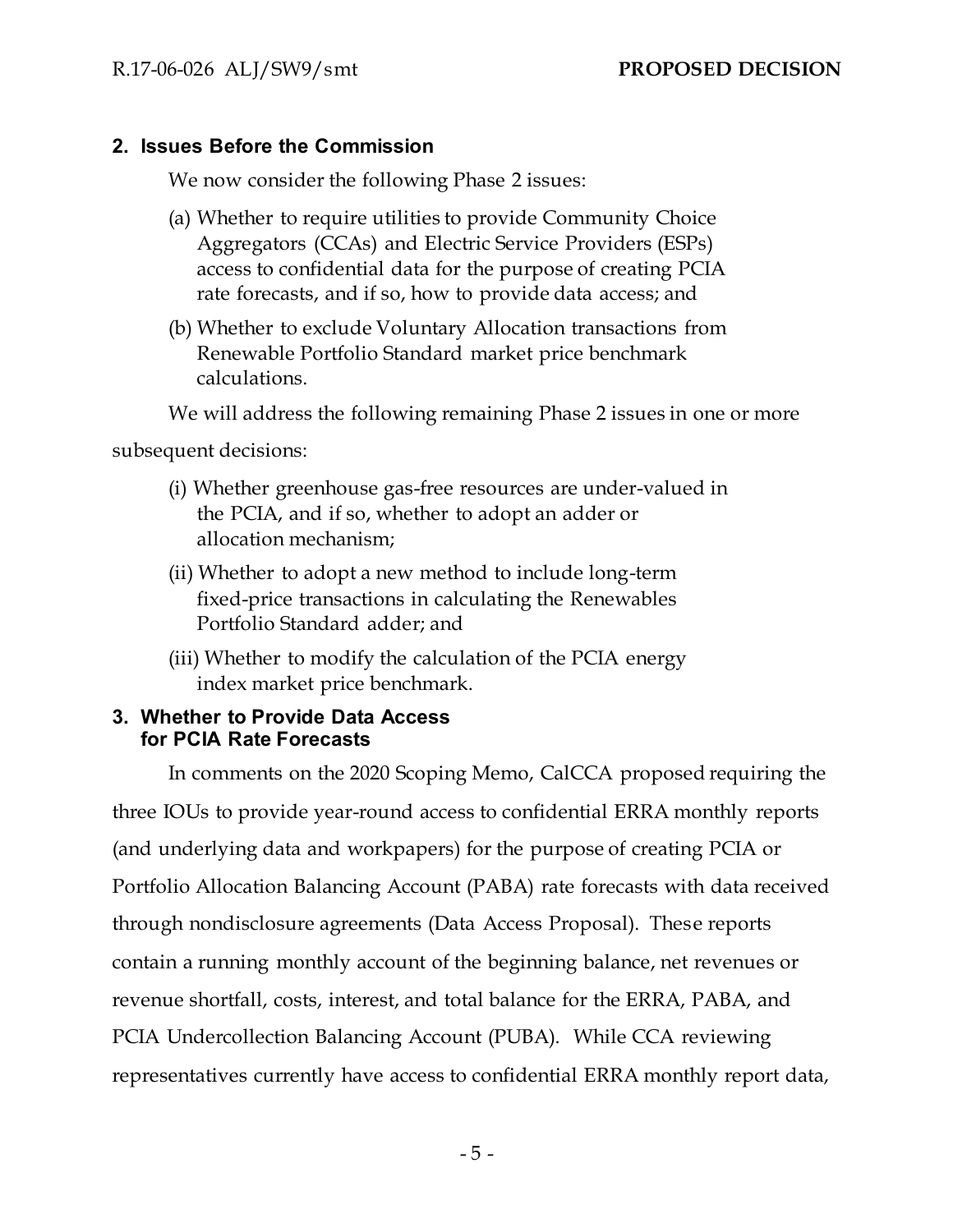(i) the existing nondisclosure agreements limit use of this information to participate in the specific ERRA forecast proceeding for which it is disclosed, and (ii) CCA reviewing representatives only have access to this confidential data while an ERRA forecast proceeding remains open. Therefore, there may be data indicating important trends on the PCIA, but CCA reviewing representatives would not have knowledge of it unless they are actively involved in an ERRA forecast proceeding.

The assigned ALJ issued rulings on September 17, 2021 (Ruling 1) and November 5, 2021 (Ruling 2) to request comments on the Data Access Proposal. The rulings requested comments on (i) whether the disclosure of confidential ERRA data to certain stakeholders outside of an ERRA proceeding is necessary to advance a public interest, and (ii) what are the risks of allowing a reviewing representative to disclose certain information to their client for purposes of developing or understanding PCIA or PABA forecasts and whether such risks can be mitigated.

SCE, PG&E, and SDG&E (together, the Joint IOUs), CalCCA, and AReM/DACC filed Ruling 1 comments on October 1, 2021, and the Joint IOUs and CalCCA filed replies on October 8, 2021. CalCCA, AReM/DACC, and the Joint IOUs filed Ruling 2 comments on December 9, 2021, and CalCCA and the Joint IOUs filed Ruling 2 reply comments on January 6, 2021.

#### <span id="page-7-0"></span>**3.1. Existing ERRA Data Access**

The confidentiality of electric procurement data is governed by Pub. Util. Code Section 454.5(g) and Commission decisions, including D.06-06-066, D.06-12-030, D.07-05-032, and D.08-04-023.

CCA and ESP reviewing representatives currently have access to confidential ERRA utility data during the pendency of the applicable ERRA

- 6 -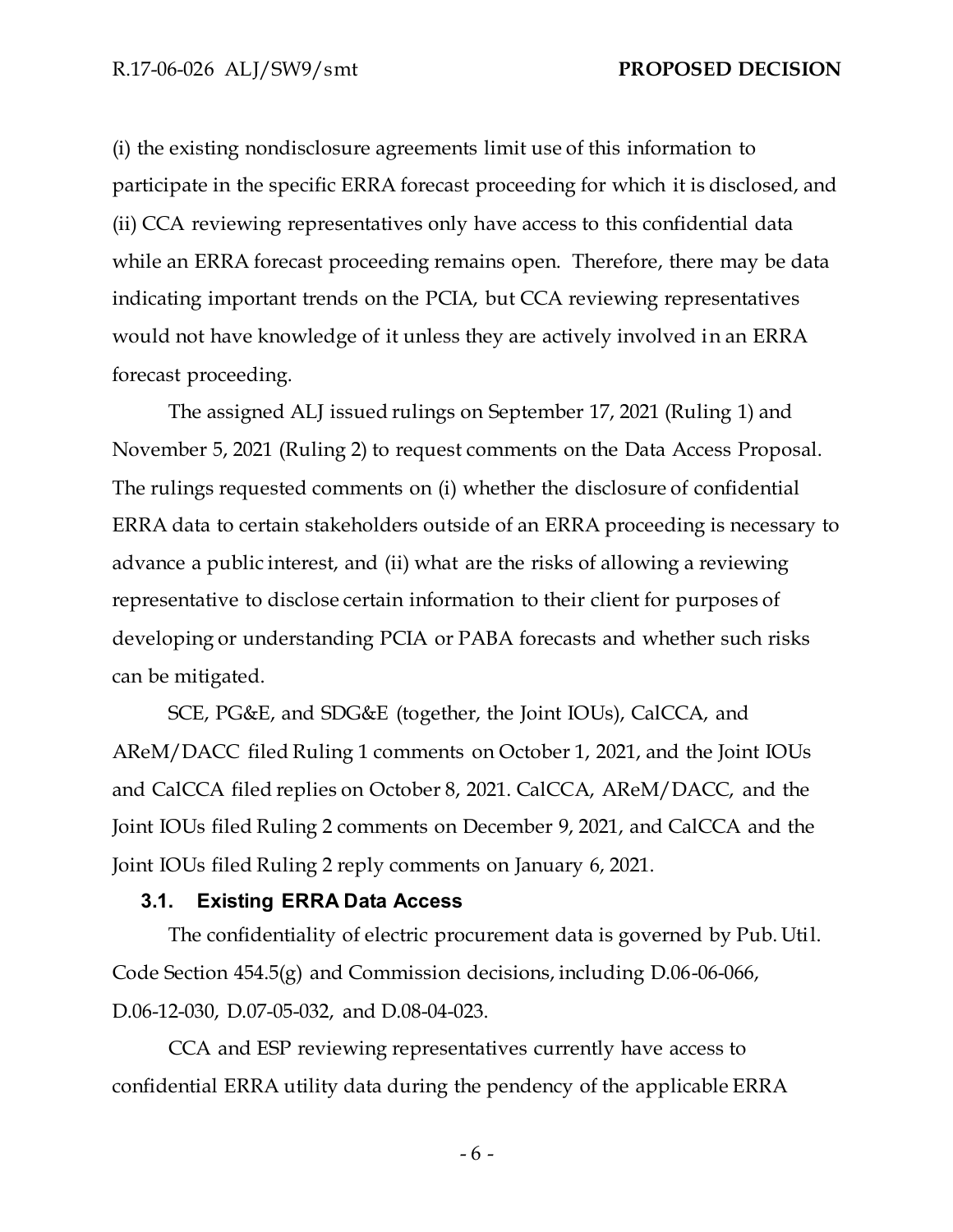forecast proceeding. In D.22-01-023, the Commission streamlined the process for parties to ERRA forecast proceedings to access confidential ERRA data. In that decision, the Commission ordered the utilities to provide confidential information from the ERRA Master Data Request response to all reviewing representatives that have signed a nondisclosure agreement with the utility within 5 business days after each of the utility's monthly ERRA reports is submitted to the Commission during the pendency of the applicable ERRA forecast proceeding.

Under these nondisclosure agreements, reviewing representatives may not disclose confidential data to their clients. The confidential information may only be used for purposes of participating in the specific ERRA forecast proceeding for which the data was disclosed.

In D.22-01-023, the Commission established May 15th as the new annual deadline for utilities to file ERRA forecast applications, and established October 1st each year as the new deadline for releasing Market Price Benchmarks for the PCIA to facilitate timely Commission decisions on ERRA forecast applications by the end of each calendar year. Accordingly, the current schedule anticipates that the reviewing representatives of ERRA proceeding parties will not have access to confidential ERRA data from January through April each year (4 months).

CalCCA proposes to expand access to confidential ERRA as follows:

(a) allow access by reviewing representatives year-round through a non-disclosure agreement, rather than only during the pendency of an ERRA forecast proceeding, and (b) allow reviewing representatives to provide PCIA and PABA forecasts to their clients based on confidential information, and to

- 7 -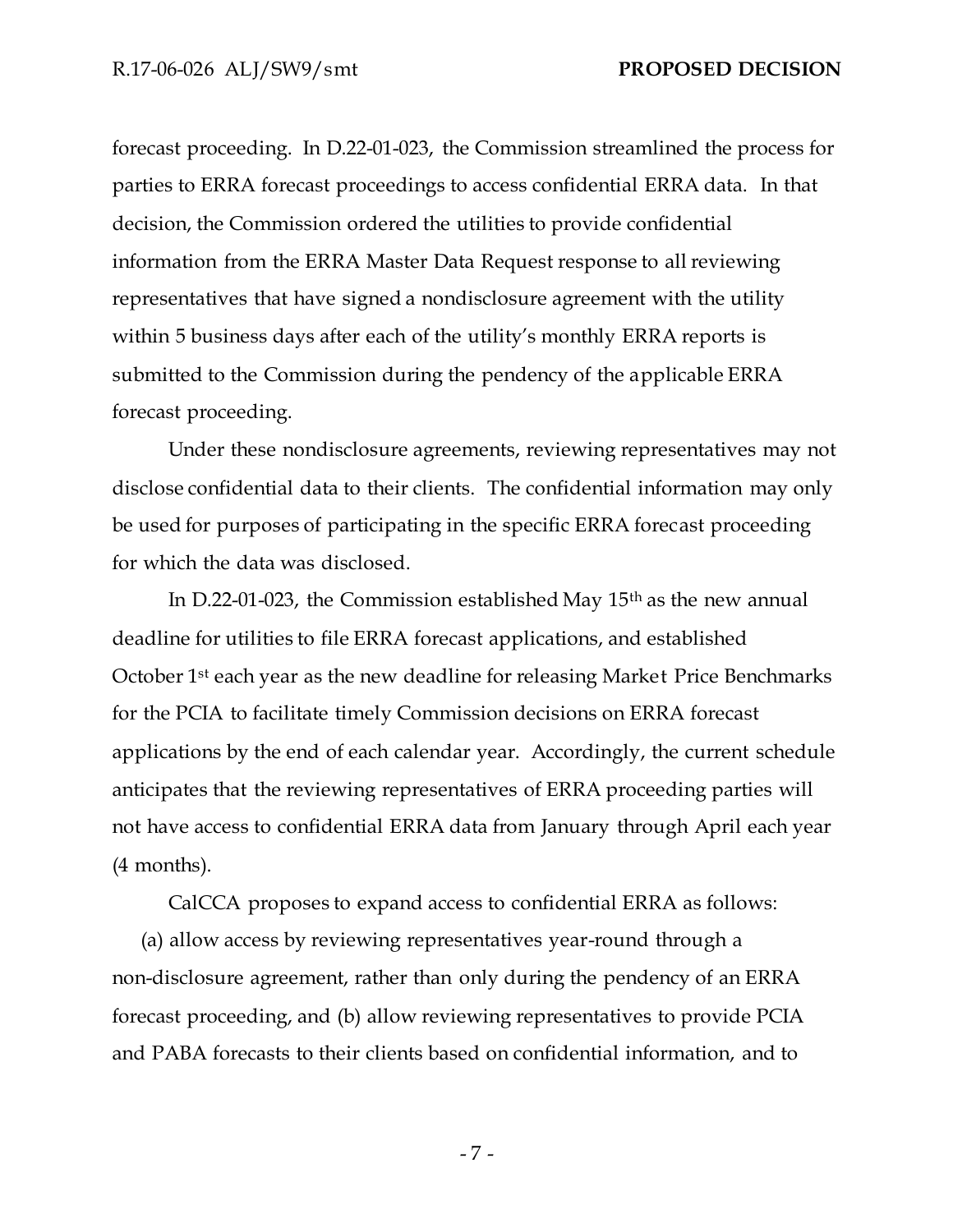provide non-confidential information about the drivers of these forecasts to their clients.

In response, the Joint IOUs urged the Commission to not abandon existing protections for confidential, market-sensitive IOU procurement information adopted under Pub. Util. Code Section 454.5(g), and specifically not to allow reviewing representatives to provide confidential, market-sensitive data directly to market participants.<sup>1</sup>

The Commission will not consider modifications to our policy of prohibiting reviewing representatives from providing confidential and/or market-sensitive ERRA data to market participants in this decision.

However, we will consider whether it is in the public interest to provide access to unbundled customers' reviewing representatives to confidential ERRA forecast data when an ERRA forecast proceeding is not pending. If so, we will consider whether we can institute effective and efficient guardrails to prevent disclosure of confidential, market sensitive ERRA data from reviewing representatives to their clients.

## <span id="page-9-0"></span>**3.2. Is the Proposed Data Access Necessary to Advance a Public Interest?**

CalCCA asserted that CCA reviewing representatives need year-round access to confidential ERRA data for PCIA and PABA forecasting to empower CCAs to offer their customers protection from rate volatility.

CalCCA asserted that CCAs need better PCIA and PABA forecasts so that they can apply their reserves to reduce the "at market" portion of their rates to mitigate "rate shock" for their customers in the total generation rate. The CCA reserves would cover a portion of the other non-PCIA generation costs incurred

<sup>1</sup> Joint IOU comments on January 6, 2022.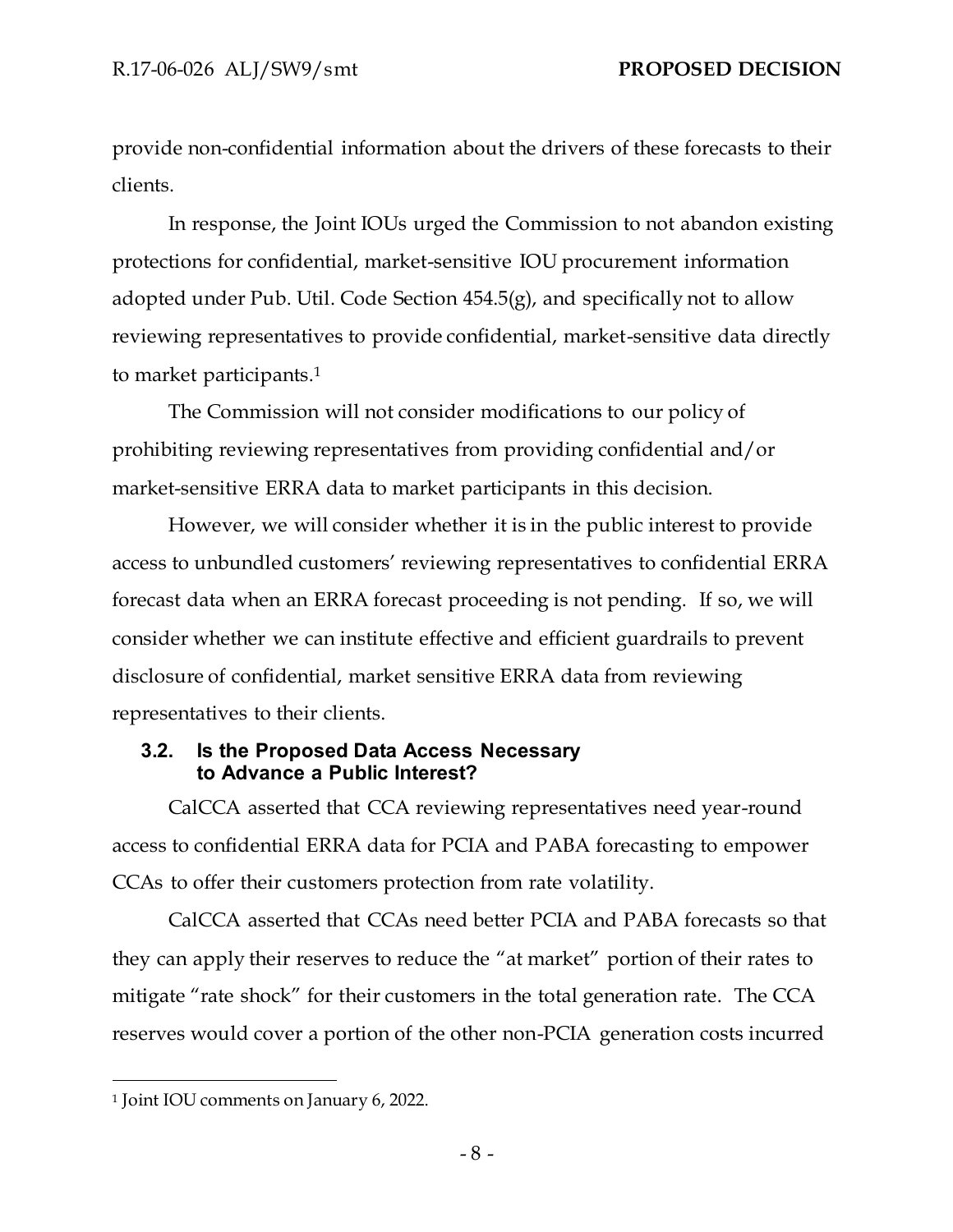to serve the customer.<sup>2</sup> CalCCA argued that CCAs need better information so that they can anticipate increases in PCIA rates and to plan accordingly, including building reserves when necessary.<sup>3</sup>

On the other hand, AReM/DACC asserted that while CCAs can use PCIA forecasts to mitigate increases in CCA rates, "ESPs could utilize the PCIA forecasting [data] as well in negotiations with their customers."<sup>4</sup>

The Joint IOUs argued that the CCAs want confidential data for "business planning" purposes, and that the Commission has no statutory obligation to ensure that CCAs remain economically viable. The Joint IOUs did not explain why protecting CCA customers from rate spikes is not in the public interest. The Commission has recognized the importance of mitigating rate volatility for customers in previous decisions, including the recent decision on ERRA-related issues in this proceeding.<sup>5</sup>

The Commission finds that protecting CCA customers from rate volatility is in the public interest. However, AReM/DACC did not provide a sufficient justification for why use of PCIA forecasts in ESP negotiations with their customers is in the public interest.

The remaining question is whether CCA reviewing representatives need access to confidential, market-sensitive ERRA data to protect CCA customers from rate volatility.

CalCCA argued that CCA reviewing representatives need confidential ERRA monthly data to develop accurate PCIA rate and PABA balance forecasts

- 9 -

<sup>2</sup> CalCCA comments filed on December 9, 2021 at 13-14.

<sup>3</sup> CalCCA comments filed on December 9, 2021 at 14-15.

<sup>4</sup> AReM/DACC comments filed on December 9, 2021 at 2.

<sup>5</sup> *See* D.22-01-023 at Finding of Fact 2.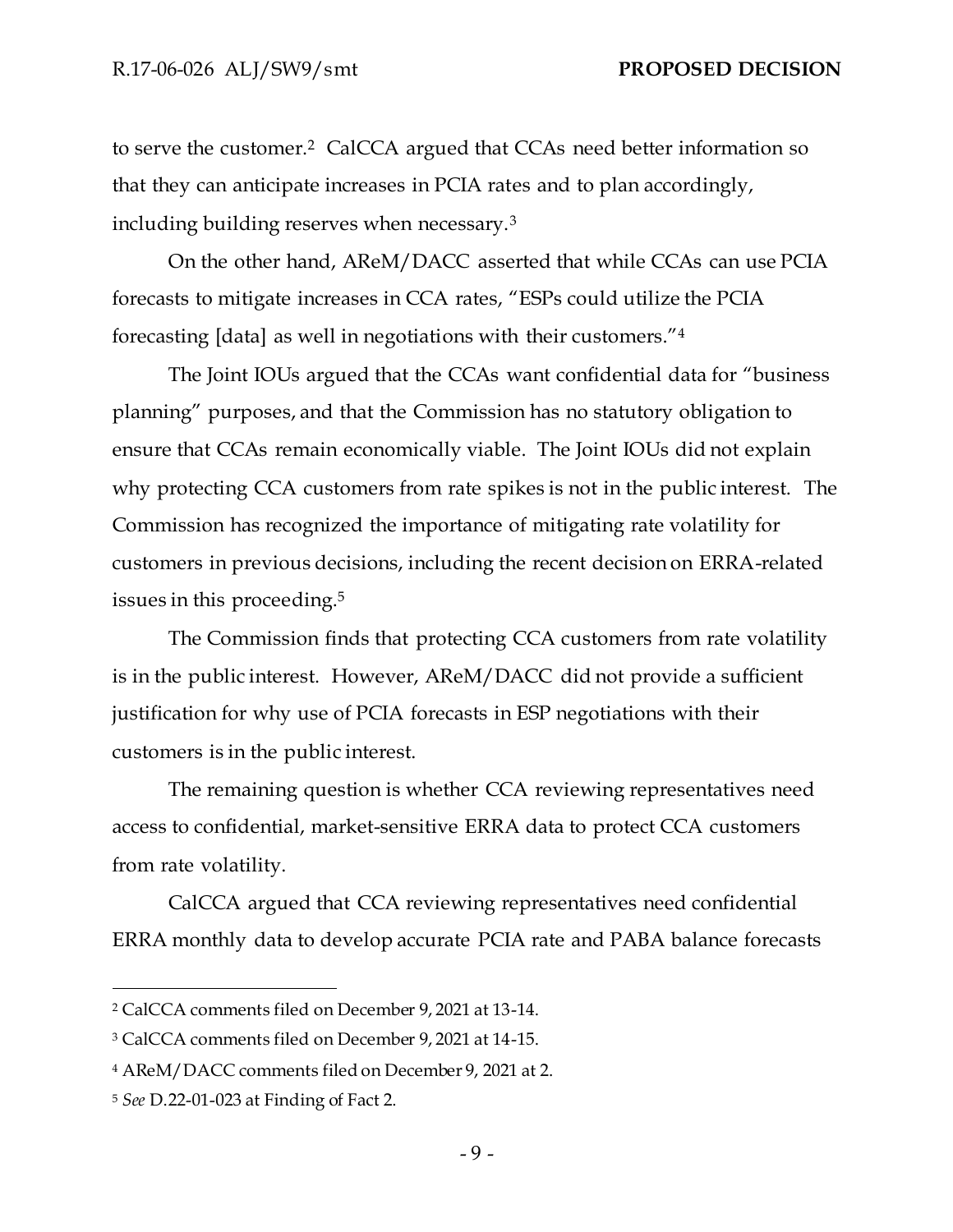and explain the drivers of these forecasts to their clients. CalCCA argued that the publicly available ERRA monthly reports do not provide the granularity necessary to accurately model changes to the PCIA. Specifically, CalCCA asserted that CCAs need to understand not only the PCIA rate forecast and forecasted PABA balances, but also the drivers of those balances, the degree to which each those drivers will affect the PCIA in a given forecast year, and whether those future balances are likely to self-correct. In recent years, factors driving PABA balances have included demand spikes from summer heat waves, reduced customer revenues from the COVID pandemic, changes in the market value of non-RPS energy, and increases in portfolio costs.<sup>6</sup>

CalCCA provided the following example to illustrate the problem. CalCCA recalled that PG&E recorded a \$145 million undercollection in the PABA for the fourth quarter of 2020, after PG&E's 2021 ERRA forecast proceeding had closed. CalCCA did not have access to confidential information underlying that undercollection and was unable to analyze the drivers of the resulting change in the PABA until the next ERRA forecast proceeding began in June of 2021. CalCCA argued that the CCAs lost more than six months of time that could have been used to prepare and plan for rate changes for their customers.<sup>7</sup>

The Joint IOUs argued that neither CalCCA nor AReM/DACC provided sufficient justification for why the Joint IOUs' confidential and market sensitive data, and not public data, is necessary for PCIA rate forecasting.<sup>8</sup> The Joint IOUs provided an illustration in their September 17, 2021 comments of how public

<sup>6</sup> CalCCA comments filed December 9, 2021 at 14-15.

<sup>7</sup> CalCCA comments filed December 9, 2021 at 18.

<sup>8</sup> Joint IOU reply comments filed January 6, 2022 at 4-5.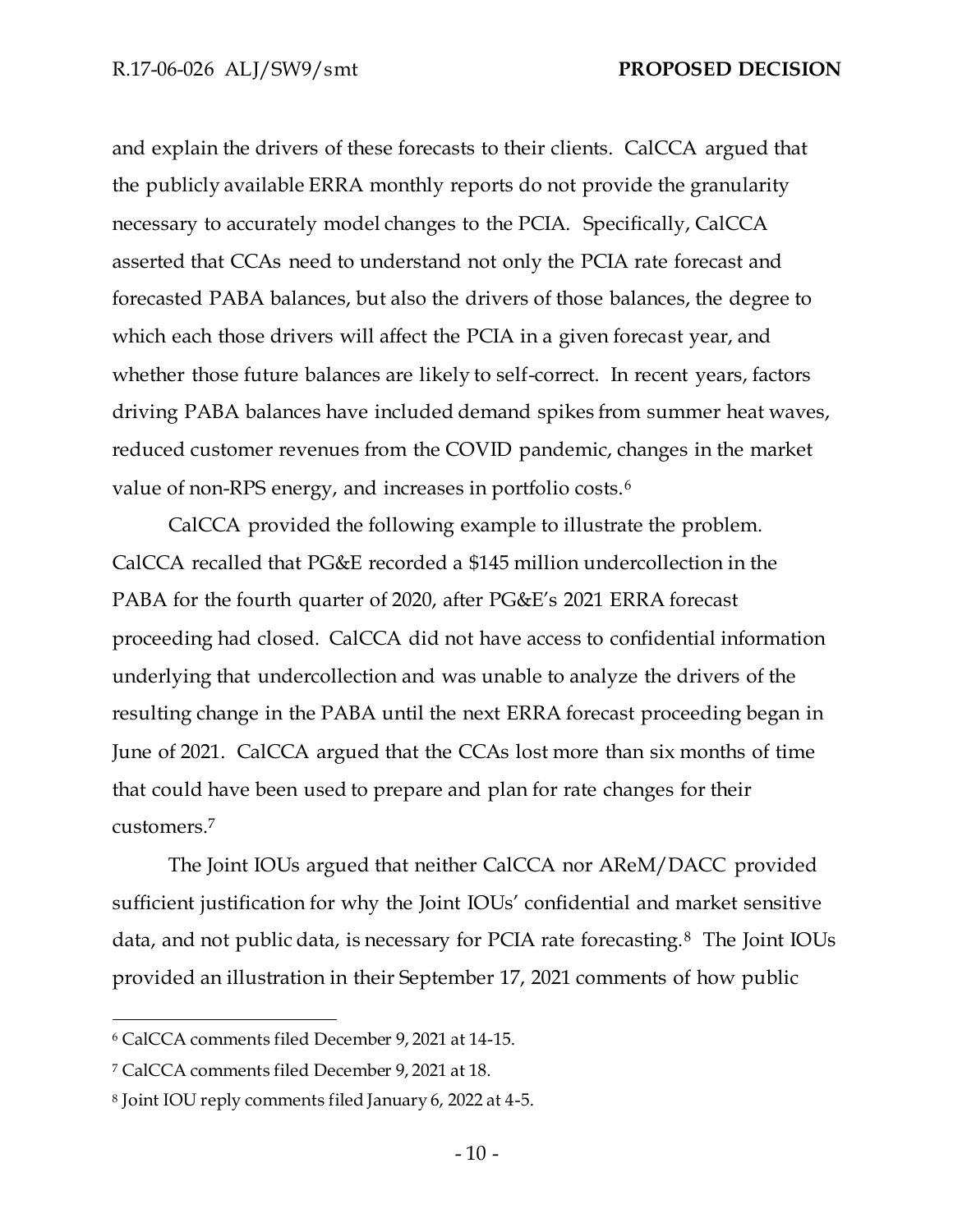reports, combined with other public information, can be used to forecast the direction of PCIA rates.

CalCCA responded that public data is insufficient to develop accurate PCIA rate and PABA balance forecasts or understand the drivers behind these forecasts. CalCCA asserts that CCAs need to be able to anticipate the market trend for each driver of changes to the PCIA and PABA balance so that the CCA can anticipate whether the balances are likely to self-correct or worsen over the rest of the year, and whether those trends will continue and impact future indifference amounts.<sup>9</sup>

The Joint IOUs argued that CCAs, ESPs, and their reviewing representatives are sophisticated parties that are already knowledgeable about the current drivers in the California energy markets and can forecast PCIA rates and PABA balances based on public information, commercial information, and their own business judgement as participants in the market. CalCCA responded that access to confidential IOU data will make CCA forecasts more accurate.

The Commission finds that CCA reviewing representatives need access to confidential, market-sensitive ERRA data to make accurate PCIA rate and PABA balance forecasts and to effectively predict whether these trends are likely to self-correct or continue. The Commission has previously found that access to confidential data is necessary to effectively participate in ERRA forecast proceedings. Similarly, we are persuaded that confidential data is needed to make PCIA forecasts that are accurate enough for CCAs to rely upon when taking actions to protect customers from rate volatility.

<sup>9</sup> CalCCA comments filed December 9, 2021 at 18-19.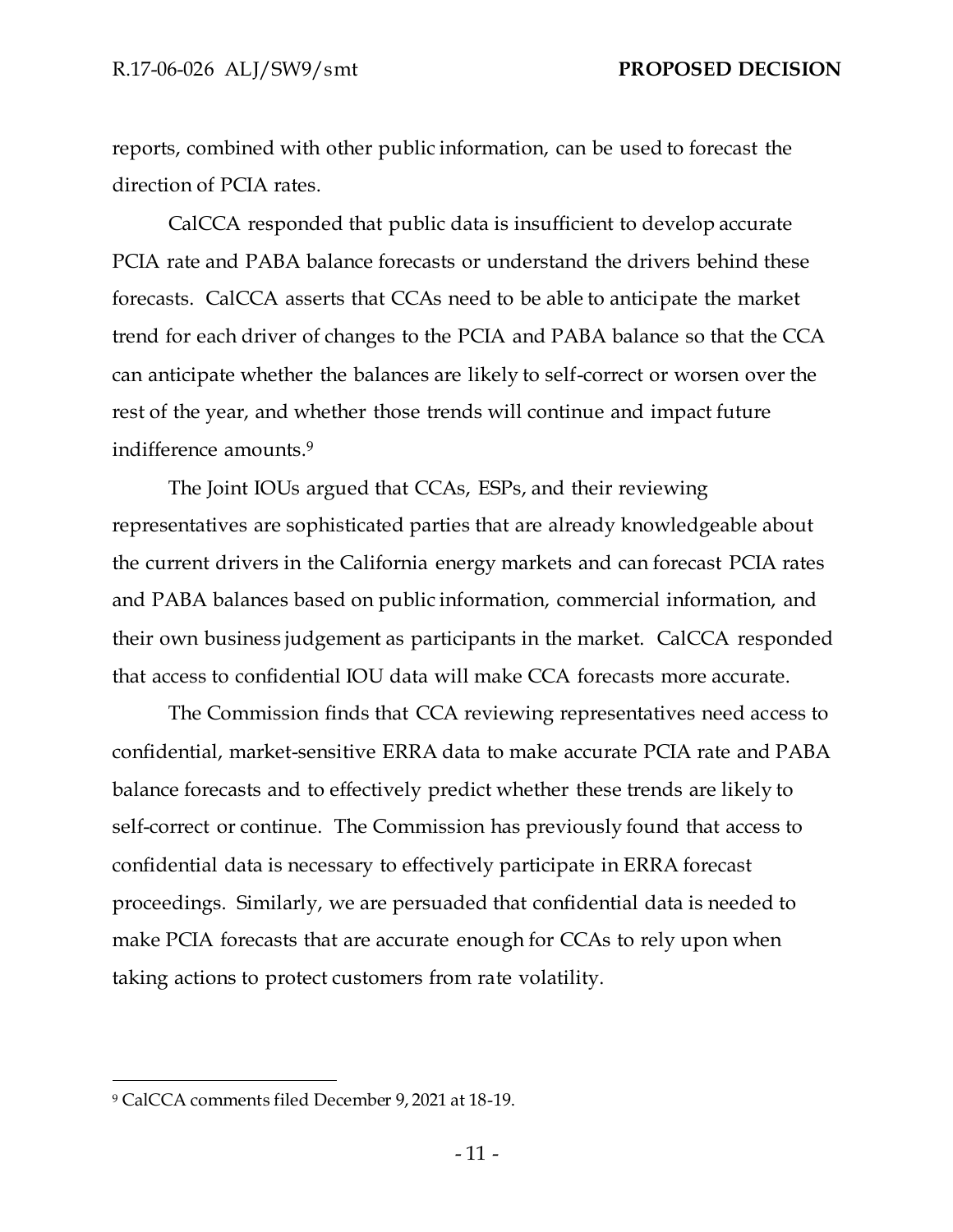# <span id="page-13-0"></span>**3.3. What are the Risks of the Data Access Proposal, and How Can These Risks Be Mitigated?**

CCA reviewing representatives currently have access to confidential ERRA data through nondisclosure agreements for the purpose of participating in ERRA forecast proceedings. No party has asserted that the existing framework for confidential ERRA data access has failed. The Joint IOUs asserted that the Commission's confidentiality rules "have successfully ensured an appropriate balance between transparency in the context of Commission proceedings and necessary protection of procurement data in order to prevent market manipulation."<sup>10</sup>

CalCCA proposed that CCA reviewing representatives, under a nondisclosure agreement, would receive confidential data and would disclose to their CCA clients "the same type of analysis provided by the IOUs in public testimony in ERRA Forecast proceedings."<sup>11</sup> CalCCA provided examples of the type of information it seeks for reviewing representatives to disclose to their CCA clients, but did not provide a specific list of information for disclosure for the proposed purpose.

The Joint IOUs raised concerns that CCA reviewing representatives will disclose confidential, market-sensitive information to CCAs. The Joint IOUs asserted that if the Commission moves forward with the Data Access Proposal, the Commission should mitigate this risk by providing the IOU with the right to review the information in advance of distribution to the market participant and object to the disclosure of information that has the potential to provide the market participant a competitive advantage. The IOUs propose that parties

<sup>10</sup> Joint IOU reply comments filed January 6, 2022 at 4.

<sup>11</sup> CalCCA comments filed December 9, 2021 at 24.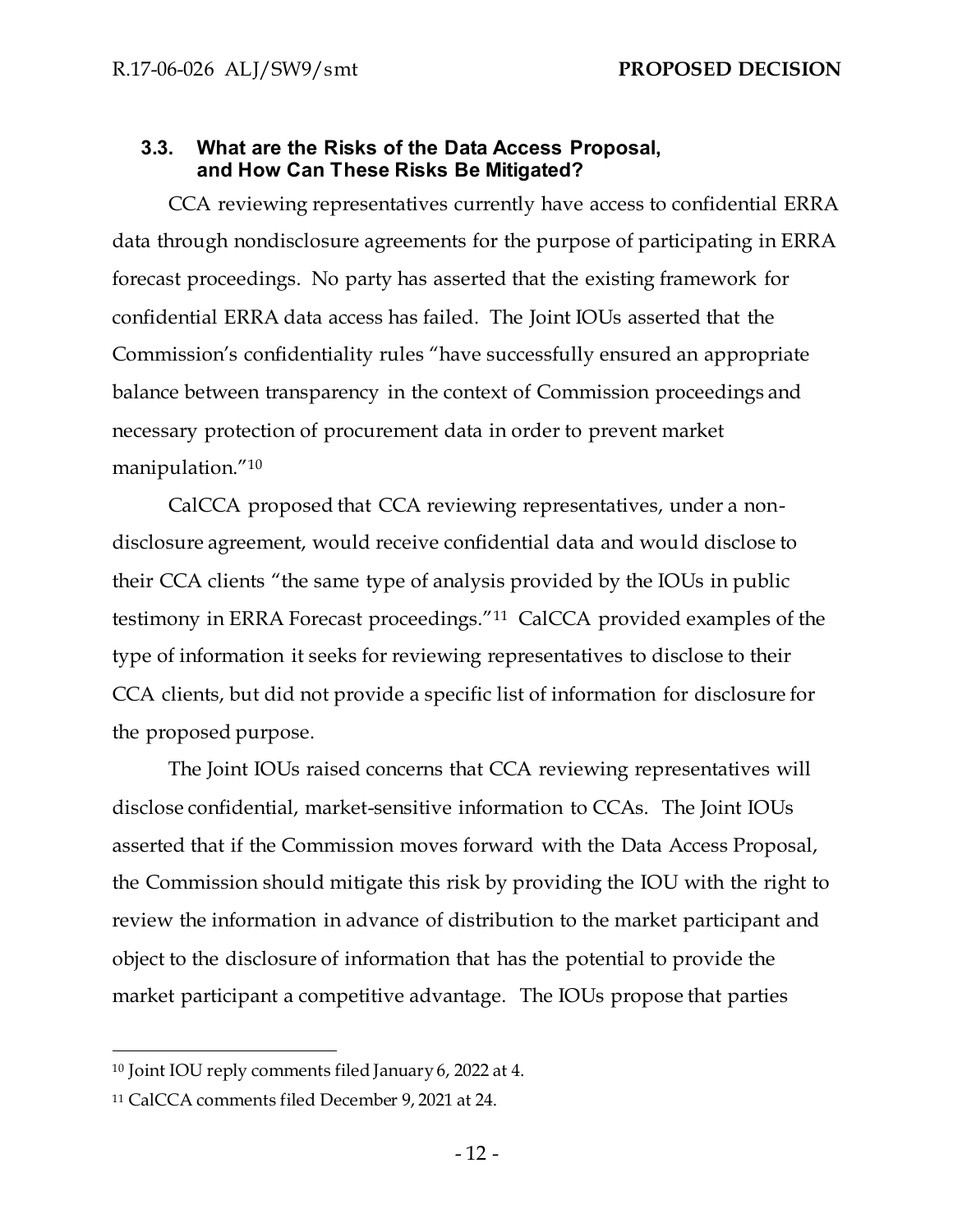should meet and confer about the disputed transmission of information, and the ALJ Division of the Commission should be available to adjudicate these disputes.<sup>12</sup>

Without effective mitigation measures, the Data Access Proposal would create a significant risk that a reviewing representative will disclose confidential and/or market-sensitive information to a client. The existing ERRA confidential data framework includes built-in risk mitigation measures. Reviewing representatives are subject to non-disclosure agreements and may only disclose to their clients information that they include in public versions of their ERRA forecast proceeding comments. These guardrails are efficient and create an effective balance between transparency and risk mitigation.

The Joint IOUs' proposed mitigation measures highlight the need for the Commission to pre-determine what types of information are not confidential before a CCA reviewing representative is permitted to disclose the information to its client. Rather than creating a case-by-case process for IOUs to dispute proposed disclosures, the Commission will create a standard process for data disclosures to promote administrative efficiency, consistency, and transparency.

The Commission concludes that CalCCA or its members should organize a meeting with all interested CCAs and the IOUs by October 3, 2022 to discuss the proposed format and content of PCIA forecasting analyses that CCAs' reviewing representatives will provide to their clients.

A member of CalCCA may file on behalf of all CCAs that seek PCIA forecasting data access, a joint Tier 2 advice letter by December 1, 2022. The

<sup>12</sup> Joint IOU reply comments filed January 6, 2022 at 10.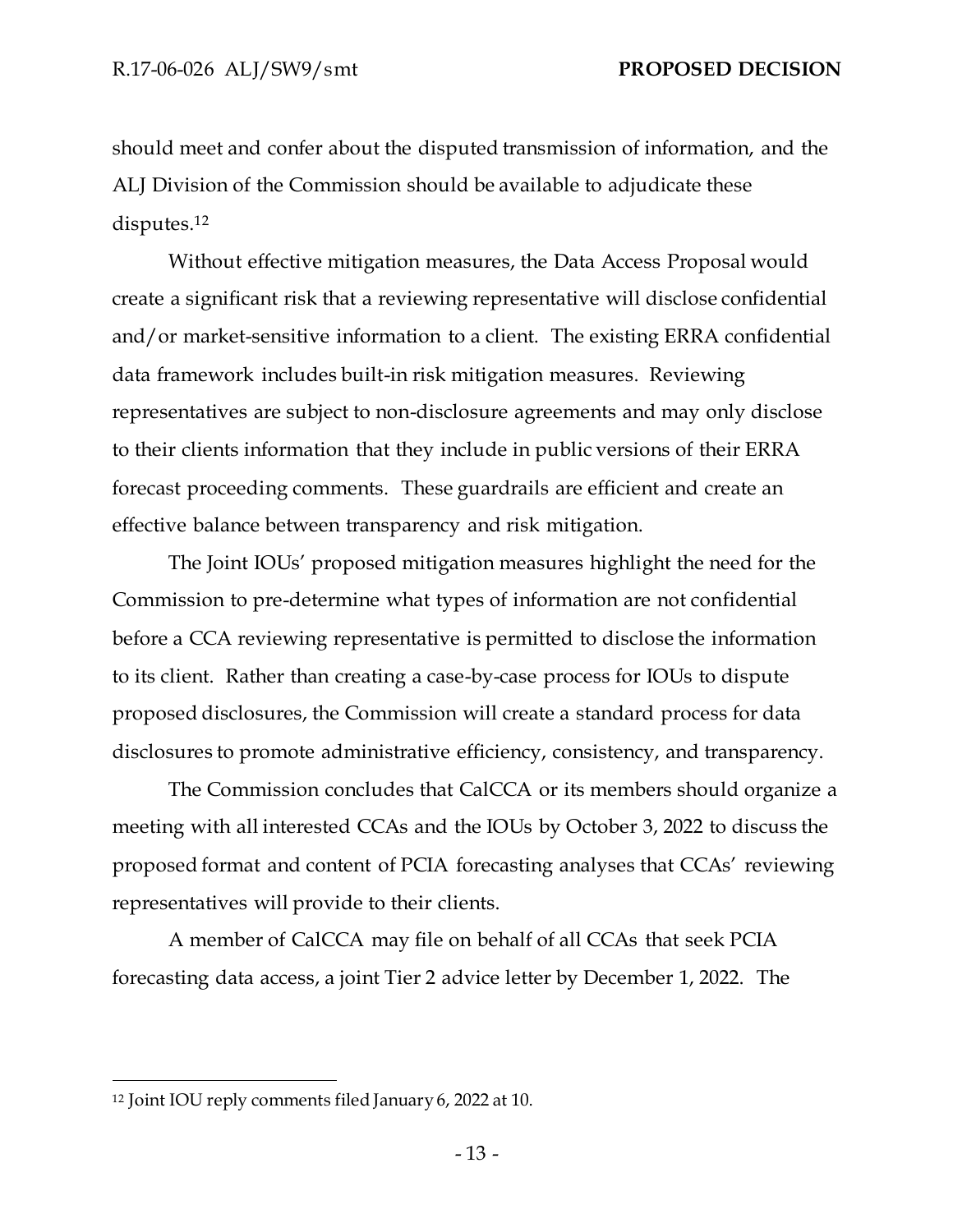proposal in the Tier 2 advice letter must consist of a standard template for conveying the following from CCA reviewing representatives to their clients: (1) descriptions of any and all potential drivers behind anticipated changes in the PCIA (including those that may not be applicable at every point in time), which should use the public analysis of drivers in PG&E's November Update in Rulemaking (R.) 21-06-001 as a model, and (2) descriptions of any single- or multi-year PCIA rate projections the reviewing representatives will develop. The template should contain sufficient detail so that a reviewing representative could use it "off the shelf" and so that the Commission and stakeholders are reasonably able to determine whether the proposed format would risk exposing confidential or market-sensitive information. To aid the review process, the Tier 2 advice letter should also contain a public appendix with a full *example* analysis that uses the proposed template and dummy information. The advice letter should include a proposed non-disclosure agreement based on the ERRA forecast non-disclosure agreement. The Tier 2 Advice Letter should also include a list of all CCAs that seek this PCIA forecasting data access and their reviewing representatives. Any protests to the Advice Letter must be specific in their explanation about how the information in the proposed template is confidential or would create an unfair market advantage and harm the public interest.

CCA reviewing representatives will be required, on an ongoing basis, to simultaneously provide the Commission's Energy Division and the relevant IOU the disclosures they provide to their clients. This will enable Energy Division and IOUs to monitor and ensure that the information disclosed to clients is limited to the type of information approved in the Tier 2 Advice Letters. To balance the need for regular analysis against the burden of staff monitoring, disclosures by reviewing representatives to their clients under this decision shall

- 14 -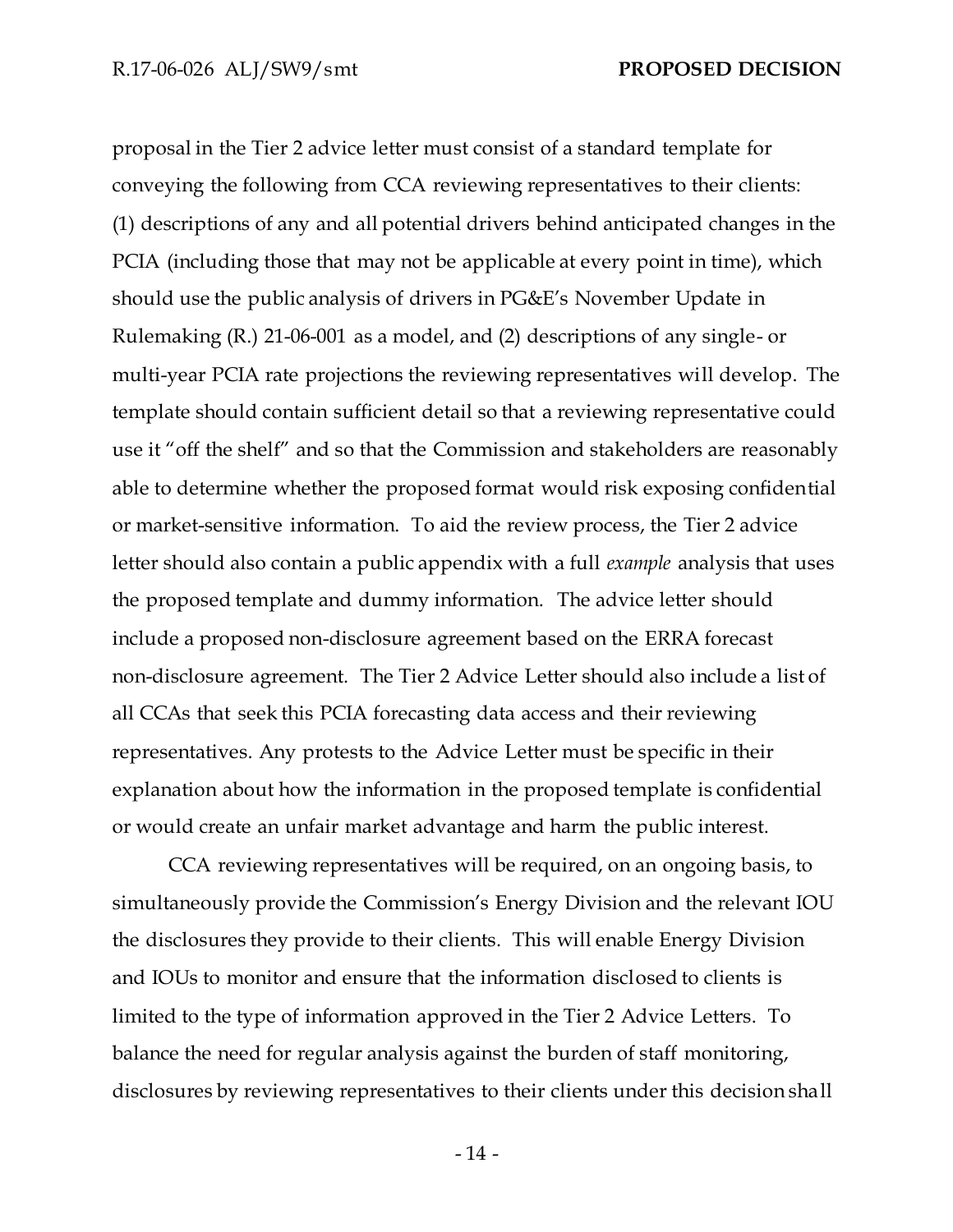be limited to once per quarter. All disclosures must be limited to the information approved in the Tier 2 Advice Letters.

The Commission recognizes that over time, CCAs may seek to modify the structure of the information that their reviewing representatives provide. The CCAs may collectively file a Tier 2 Advice Letter no more often than once per year, by January 31, to request a modification of the standard template for disclosures under this decision and/or the list of all community choice aggregators that seek this forecasting data access and their reviewing representatives.

# <span id="page-16-0"></span>**4. Whether to Exclude Voluntary Allocations from RPS Market Price Benchmark Calculations**

In D.11-12-018, the Commission adopted a Market Price Benchmark (MPB) to approximate the market premium for Renewable Portfolio Standard (RPS) resources in the PCIA calculation.<sup>13</sup> The Commission subsequently revised the RPS MPB calculation in D.18-10-019<sup>14</sup> and D.19-10-001.<sup>15</sup> In D.19-10-001, the Commission established an annual true-up for the RPS MPB<sup>16</sup> and adopted a data template for Energy Division to use when collecting RPS contract information.<sup>17</sup> The Commission's staff calculates the RPS MPBs as the weighted average of the reported prices of short-term, index-plus, Portfolio Content Category (PCC)-1 RPS transactions.

<sup>13</sup> D.11-12-018 at Ordering Paragraph (OP) 5.

<sup>14</sup> D.18-10-019 at OP 1.

<sup>15</sup> D.19-10-001 at OP 1 and 3.

<sup>16</sup> D.19-10-001 at OP 3 and 4.

<sup>17</sup> D.19-10-001 at 24 and OP 5.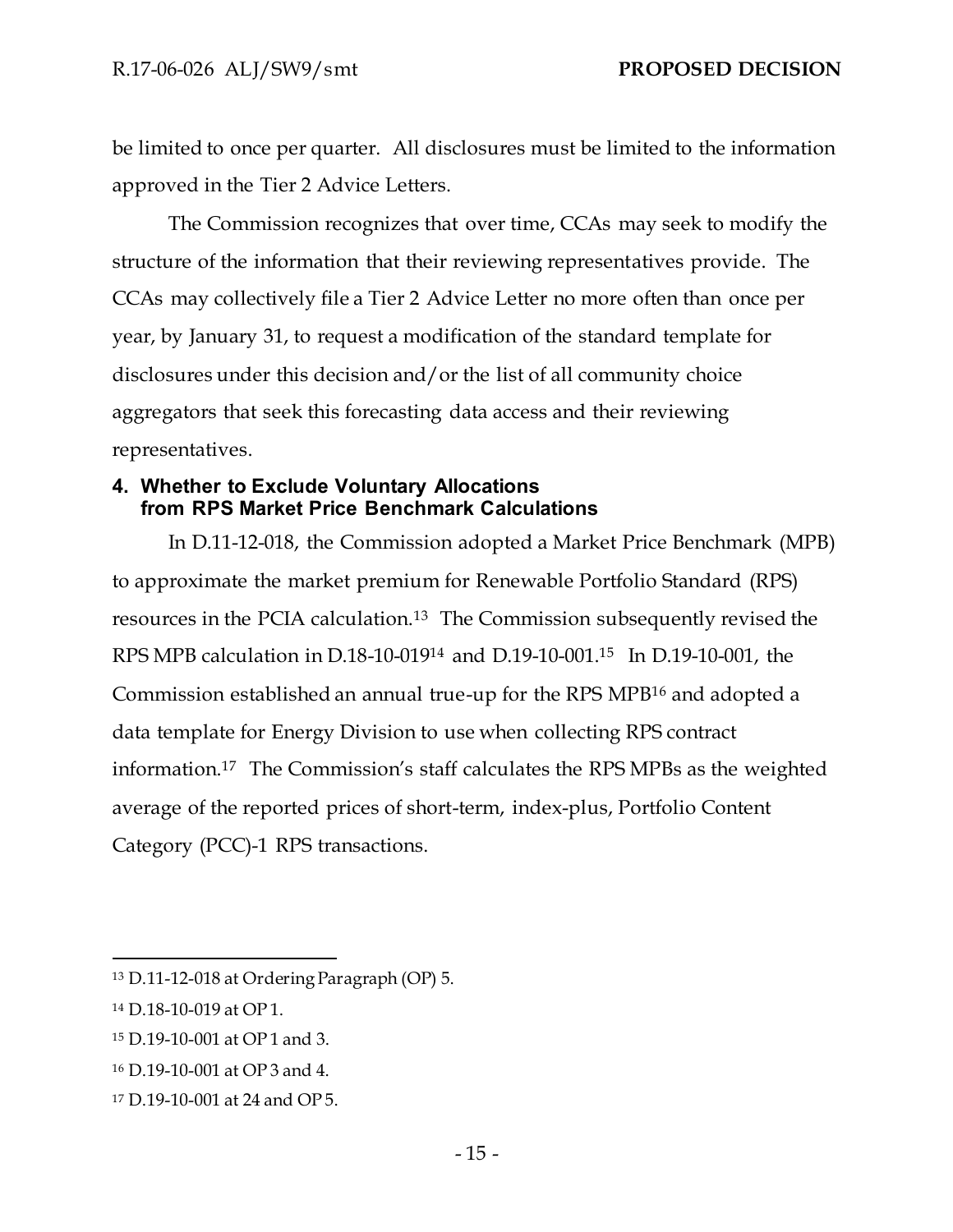In D.21-05-030, the Commission established the Voluntary Allocation process for RPS resources. Through this process, load serving entities (LSE) in an IOU's territory may accept allocations of RPS-eligible energy from the applicable IOU's portfolio, which the LSEs may then use towards meeting their RPS requirements. Voluntary Allocations comprise a "slice" of an IOU's entire PCIA-eligible RPS portfolio. LSEs will be offered allocations of the RPS portfolio in proportion to their vintaged, forecasted annual load share.<sup>18</sup>

As established in a disposition letter issued on October 25, 2021 to address the Joint Utilities' advice letter on Voluntary Allocation procedures, the allocations will be effectuated via contracts between the IOUs and the allocation recipients.<sup>19</sup> An LSE that accepts an RPS Voluntary Allocation must pay the applicable year's RPS MPB.<sup>20</sup>

Ordering Paragraph 5 of D.21-05-030 requires the PCIA ratemaking methodology to treat RPS Voluntary Allocations as sales at the applicable year's MPB. This decision addresses how the allocations are accounted for in the PABA and ERRA balancing accounts, but it does not address how to account for RPS Voluntary Allocations in future MPB calculations.

On April 18, 2022, the assigned ALJ issued a ruling to request comments on staff's plan to exclude Voluntary Allocations from calculations of the RPS MPB (Staff Plan) for the following reasons. The RPS MPB is intended to approximate the market premium for RPS-eligible resources. However, the MPB is not a negotiated market price. Including Voluntary Allocations when

<sup>18</sup> D.21-05-030 at OP 2.

<sup>19</sup> Non-Standard Disposition Letter for Southern California Edison Advice Letter 4569-E issued on October 25, 2021 at 3.

<sup>20</sup> D.21-05-030 at OP 2(c).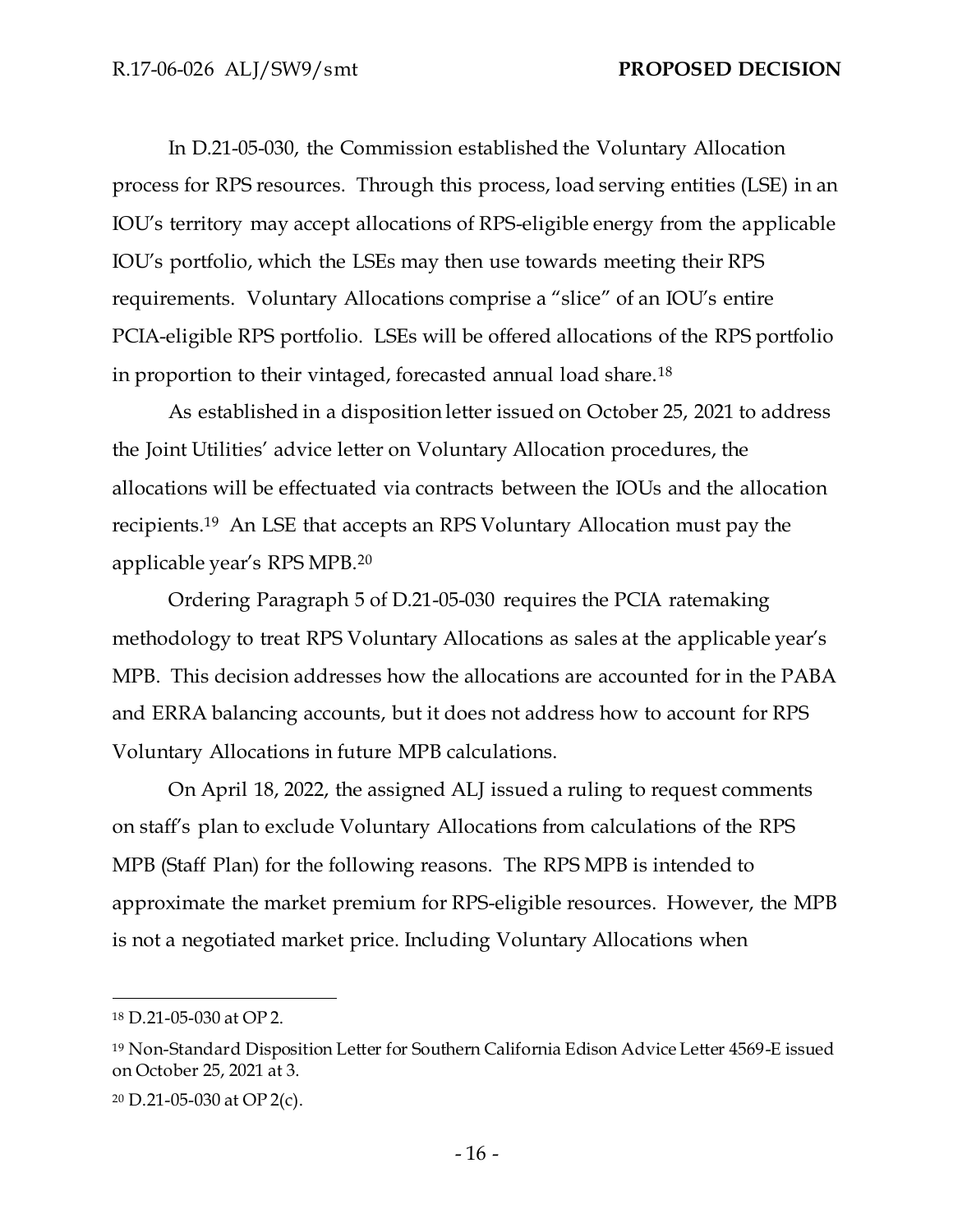calculating newer RPS MPBs will effectively weight a new MPB by the value of the earlier MPB. In other words, including RPS Voluntary Allocation transactions in the RPS MPB calculation will constrain the ability of the RPS MPB to reflect market prices and dynamics outside the Voluntary Allocations, which use a mandated price instead of relying directly on the market. This weighting issue is exacerbated as the volume of Voluntary Allocations increases relative to other transactions. If the availability of allocations affects overall market dynamics, those dynamics should be reflected in the prices of transactions outside the Voluntary Allocations, which will be incorporated into new MPBs without having to include the actual MPB-based Voluntary Allocations in the calculation.

Joint IOUs, CalCCA, and AReM filed comments on the Staff Plan on April 28, 2022, and the Joint IOUs and CalCCA filed reply comments on May 12, 2022.

The Joint IOUs and CalCCA supported the Staff Plan. The Joint IOUs asserted that Voluntary Allocation transactions "contain none of the hallmarks of market-based transactions:" (i) these transactions have a pre-set price, (ii) the allocations are a slice of the IOU's portfolio, meaning that delivered quantities are uncertain, and (iii) these transactions do not occur in a market setting, since only PCIA-eligible LSEs in an IOU territory may participate.

CalCCA similarly argued that Voluntary Allocations are not market sales and supported the Staff Plan's rationale that the MPB should not be weighted by the previous year's MPB.

AReM opposed the Staff Plan, arguing that (i) the predetermined price of Voluntary Allocations was adopted by the Commission as a "proxy for market prices" and (ii) the MPB should reflect all decisions of LSEs to procure RECs for a

- 17 -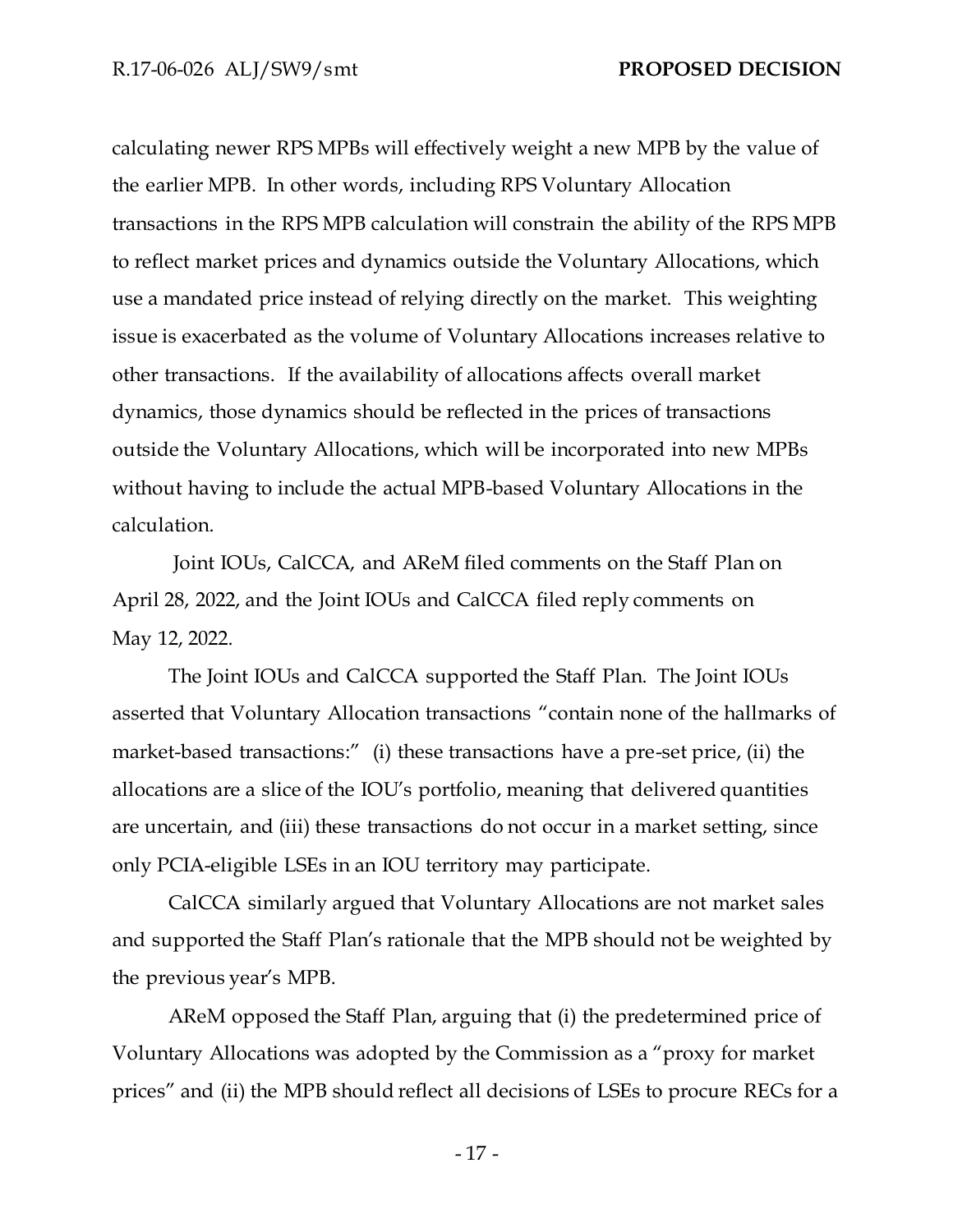given year, including Voluntary Allocations. However, the assumptions embedded in AReM's arguments are incorrect.

The Commission did not adopt the predetermined price of Voluntary Allocations as a proxy for current market prices. In D.21-05-030, the Commission concluded that LSEs electing to accept Voluntary Allocations should be required to pay the IOU the applicable year's MPB for attributes received. While previous decisions have characterized the RPS Adder as a proxy for the market premium for certain RPS resources, the Commission did not characterize the mandated price for Voluntary Allocations as a proxy for current market prices in D.21-05-030.

Nor has the Commission decided that the RPS MPB should reflect all decisions of LSEs to procure RECs for a given year. The Joint IOUs responded that, on the contrary, the Commission has modified the calculation of the RPS MPB to only include certain "market transactions." D.19-10-001 modified the calculation of the RPS Adder, using the volume weighted average of all LSE "market transactions" using only Portfolio Content Category 1 index-plus contracts.<sup>21</sup> The Joint IOUs asserted that Voluntary Allocations are not market transactions since these transactions do not occur in a market setting and the price of the allocations are pre-set. Further, the allocations are a "slice" of an IOU's portfolio and are not equivalent to other resources included in the RPS Adder. These assertions are accurate, and the Commission finds that the mandated price for a Voluntary Allocation is not a market price.

We conclude that the Commission's staff should implement its plan to exclude Voluntary Allocations from calculations of the RPS MPB.

<sup>21</sup> D.19-10-001 at Conclusion of Law 2 and Ordering Paragraph 1(b).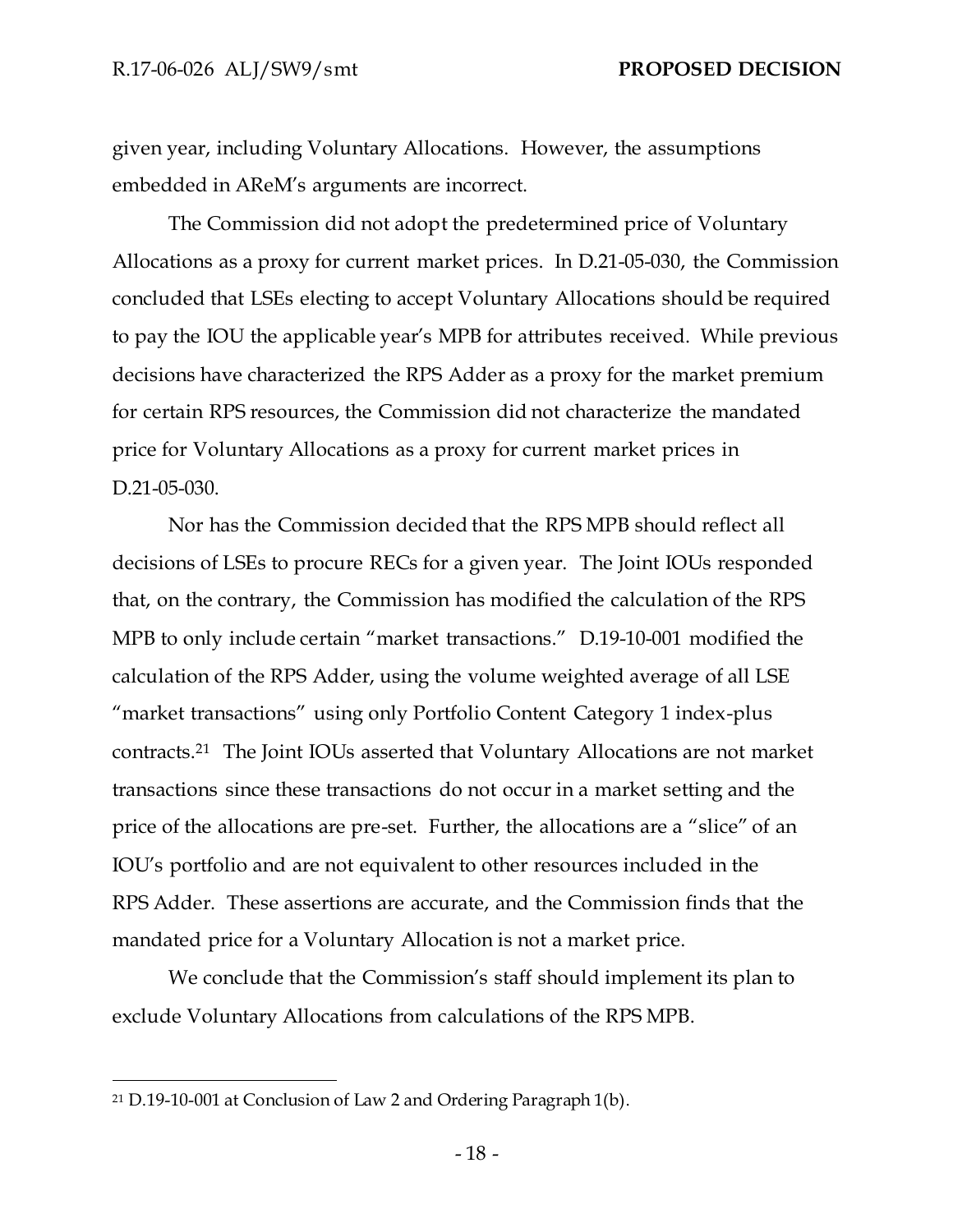## <span id="page-20-0"></span>**5. Comments on Proposed Decision**

The proposed decision of ALJ Stephanie S. Wang in this matter was mailed to the parties in accordance with Section 311 of the Public Utilities Code and comments were allowed under Rule 14.3 of the Commission's Rules of Practice and Procedure. Comments were filed on \_\_\_\_\_\_\_\_\_\_, and reply comments were filed on  $\rule{1em}{0.15mm}$  by  $\rule{1.15mm}{0.15mm}$ .

## <span id="page-20-1"></span>**6. Assignment of Proceeding**

John Reynolds is the assigned Commissioner and Stephanie Wang is the assigned ALJ in this proceeding.

### <span id="page-20-2"></span>**Findings of Fact**

1. Protecting CCA customers from rate volatility is in the public interest.

2. CCAs need accurate PCIA rate and PABA balance forecasts to protect CCA customers from rate volatility.

3. CCA reviewing representatives need access to confidential, marketsensitive ERRA data to make accurate PCIA rate and PABA balance forecasts and to effectively predict whether these trends are likely to self-correct or continue.

4. The Commission can mitigate the risks that a reviewing representative will disclose confidential, market-sensitive information to a client by pre-determining what types of information are not confidential before a CCA reviewing representative is permitted to disclose the information to its client.

5. The mandated price for a Voluntary Allocation is not a market price.

# <span id="page-20-3"></span>**Conclusions of Law**

1. This decision should not modify the Commission's policy of prohibiting reviewing representatives of CCAs and ESPs from providing confidential and/or market-sensitive ERRA data to market participants.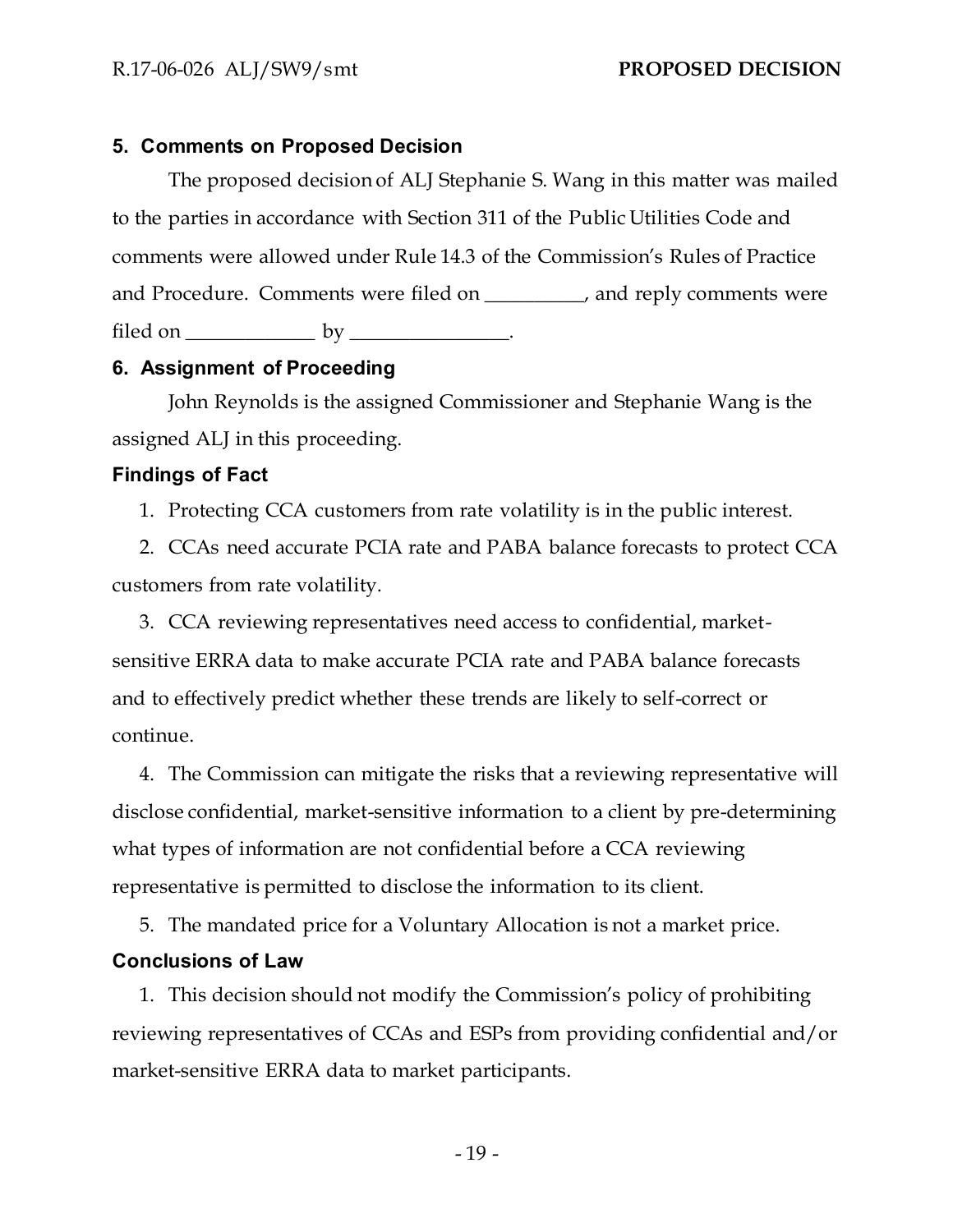6. The Commission should establish a standard process for reviewing representatives of community choice aggregators to (i) access confidential ERRA data for the purpose of developing Power Charge Indifference Adjustment forecasts and (ii) disclose non-confidential analyses of Power Charge Indifference Adjustment forecasts to community choice aggregators.

7. CalCCA or its members should organize one or more meetings with all interested CCAs and the IOUs by October 3, 2022 to discuss the proposed format and content of PCIA forecasting analyses that CCAs' reviewing representatives will provide to their clients.

8. A member of CalCCA should file, on behalf of all CCAs that seek PCIA forecasting data access, a joint Tier 2 Advice Letter by December 1, 2022. The proposal in the Tier 2 Advice Letter should include the following:

- (a) A standard template for conveying the following from CCA reviewing representatives to their clients, including: (1) descriptions of any and all potential drivers behind anticipated changes in the PCIA (including those that may not be applicable at every point in time), which should use the public analysis of drivers in PG&E's November Update in R.21-06-001 as a model, and (2) descriptions of any single- or multi-year PCIA rate projections the reviewing representatives will develop.
- (b) A public appendix with a full example analysis that uses the proposed template and dummy information.
- (c) A proposed non-disclosure agreement based on the ERRA forecast non-disclosure agreement.
- (d) A list of all CCAs that seek this PCIA forecasting data access and their reviewing representatives.

9. CCAs' reviewing representatives should be required, on an ongoing basis, to simultaneously provide the Commission's Energy Division and the applicable IOU the disclosures they provide to their clients.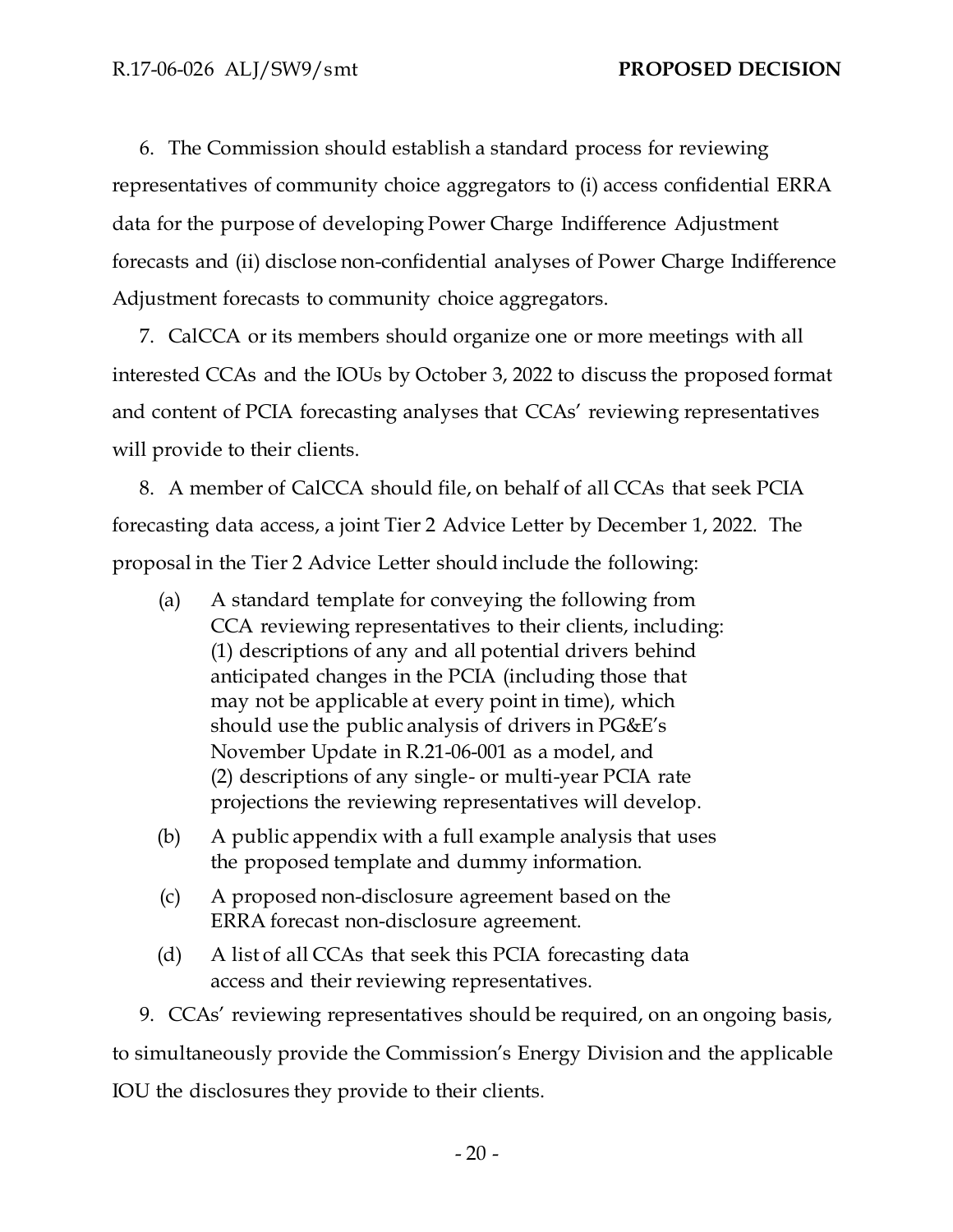10. CCAs' reviewing representatives should be permitted to disclose information to their clients under this decision only once per quarter. All disclosures should be limited to the information permitted to be disclosed in the applicable Tier 2 Advice Letter.

11. The CCAs should be permitted to collectively file a Tier 2 Advice Letter no more often than once per year, by January 31, to request a modification of the standard template for disclosures under this decision and/or the list of all community choice aggregators that seek this forecasting data access and their reviewing representatives.

<span id="page-22-0"></span>12. The Commission's staff should exclude Voluntary Allocations from calculations of the RPS MPB.

## **O R D E R**

#### **IT IS ORDERED that:**

1. California Community Choice Association or its members may organize a meeting by October 3, 2022 to discuss the proposed format and content of the non-confidential analyses of Power Charge Indifference Adjustment forecasts that reviewing representatives may disclose to community choice aggregators under this decision. This meeting shall include Southern California Edison Company, Pacific Gas and Electric Company, San Diego Gas & Electric Company, and representatives of all interested community choice aggregators.

2. One member of California Community Choice Association may file on behalf of all community choice aggregators that seek Power Charge Indifference Adjustment forecasting data access, a joint Tier 2 Advice Letter by December 1, 2022. The proposal in the Tier 2 Advice Letters shall include the following: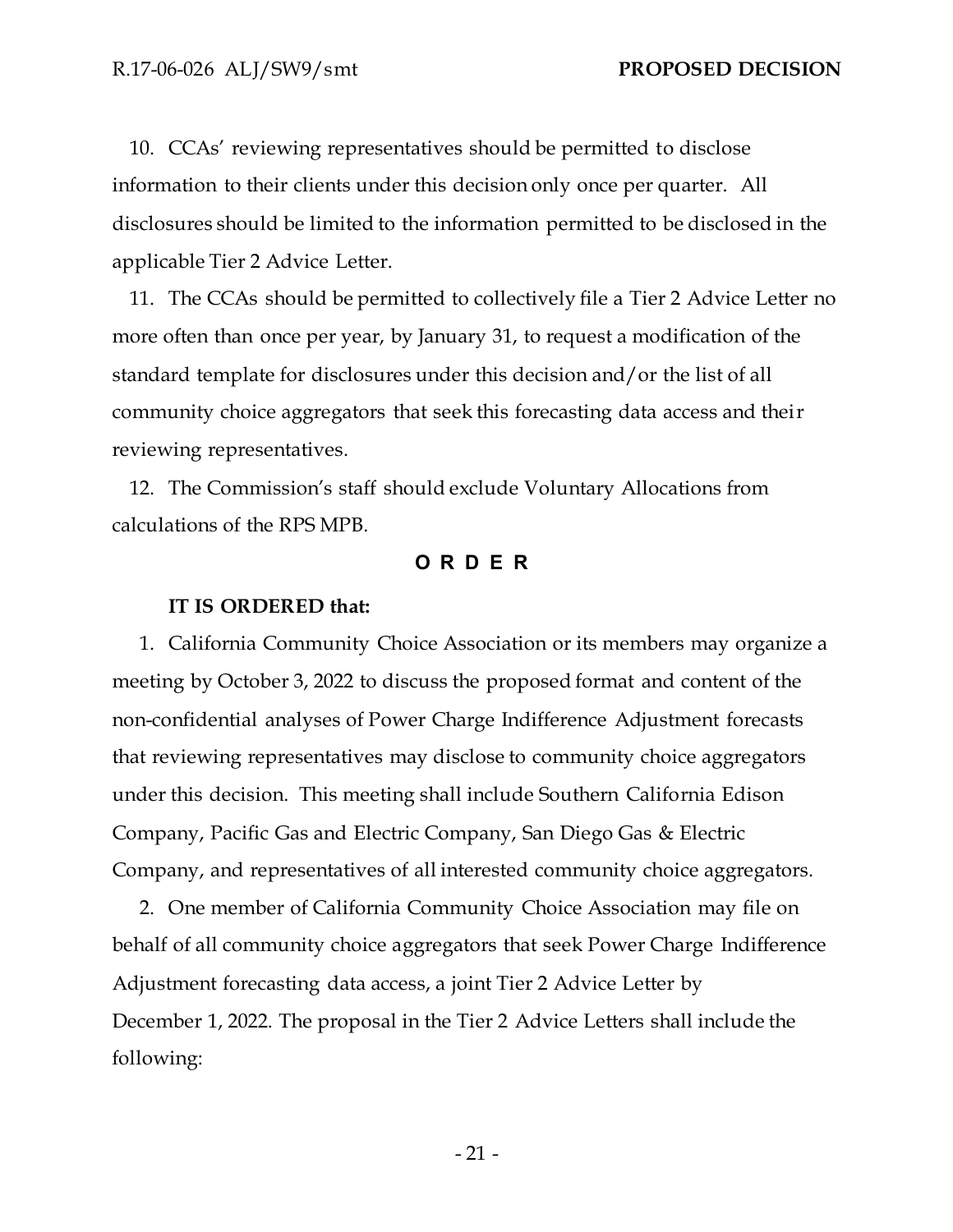- (a) A standard template for conveying the following from community choice aggregators' reviewing representatives to their clients, including: (1) descriptions of any and all potential drivers behind anticipated changes in the Power Charge Indifference Adjustment (including those that may not be applicable at every point in time), which should use the public analysis of drivers in Pacific Gas and Electric Company's November Update in Rulemaking 21-06-001 as a model, and (2) descriptions of any single- or multi-year Power Charge Indifference Adjustment rate projections the reviewing representatives will develop.
- (b) A public appendix with a full example analysis that uses the proposed template and dummy information.
- (c) A proposed non-disclosure agreement based on the Energy Resource Recovery Account forecast non-disclosure agreement.
- (d) A list of all community choice aggregators that seek this forecasting data access and their reviewing representatives.

3. Community choice aggregators' reviewing representatives shall simultaneously serve to the Commission's Energy Division and the applicable investor-owned utility all information that they disclose to their clients under this decision. Reviewing representatives are permitted to disclose information to their clients under this decision only once per calendar quarter. A reviewing representative shall not disclose any information pursuant to this decision that is not explicitly included in the approved standard template for disclosures. Community choice aggregators may collectively file a Tier 2 Advice Letters no more often than once per year, by January 31, to request a modification of the standard template for disclosures under this decision and/or the list of all community choice aggregators that seek this forecasting data access and their reviewing representatives.